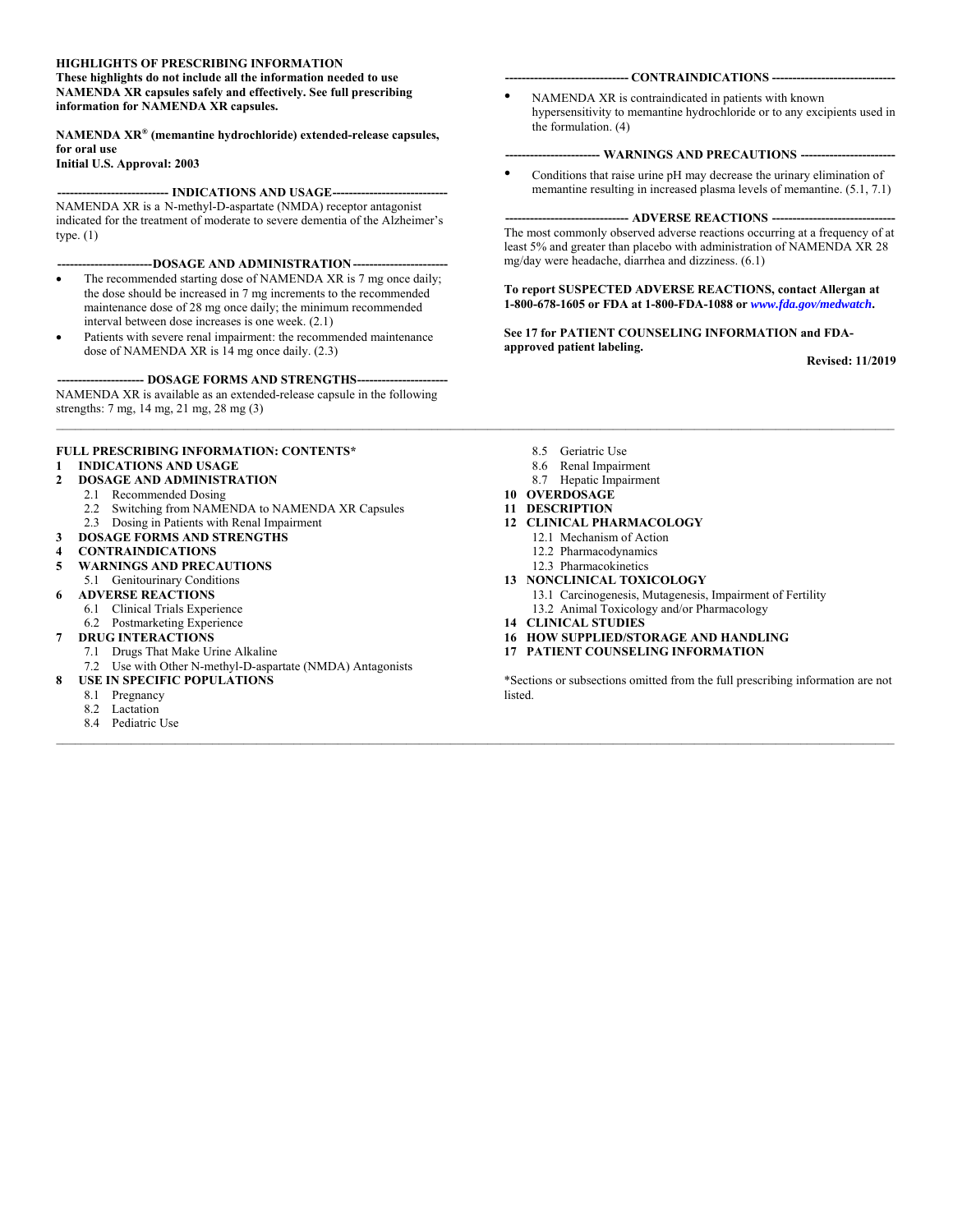## **FULL PRESCRIBING INFORMATION**

## **1 INDICATIONS AND USAGE**

NAMENDA  $XR^{\circledR}$  is indicated for the treatment of moderate to severe dementia of the Alzheimer's type.

## **2 DOSAGE AND ADMINISTRATION**

## **2.1 Recommended Dosing**

The dosage of NAMENDA XR shown to be effective in a controlled clinical trial is 28 mg once daily.

The recommended starting dose of NAMENDA XR is 7 mg once daily. The dose should be increased in 7 mg increments to the recommended maintenance dose of 28 mg once daily. The minimum recommended interval between dose increases is one week. The dose should only be increased if the previous dose has been well tolerated. The maximum recommended dose is 28 mg once daily.

NAMENDA XR can be taken with or without food. NAMENDA XR capsules can be taken intact or may be opened, sprinkled on applesauce, and thereby swallowed. The entire contents of each NAMENDA XR capsule should be consumed; the dose should not be divided.

Except when opened and sprinkled on applesauce, as described above, NAMENDA XR should be swallowed whole. NAMENDA XR capsules should not be divided, chewed, or crushed.

If a patient misses a single dose of NAMENDA XR, that patient should not double up on the next dose. The next dose should be taken as scheduled. If a patient fails to take NAMENDA XR for several days, dosing may need to be resumed at lower doses and retitrated as described above.

## **2.2 Switching from NAMENDA to NAMENDA XR Capsules**

Patients treated with NAMENDA may be switched to NAMENDA XR capsules as follows:

It is recommended that a patient who is on a regimen of 10 mg twice daily of NAMENDA be switched to NAMENDA XR 28 mg once daily capsules the day following the last dose of 10 mg NAMENDA. There is no study addressing the comparative efficacy of these 2 regimens.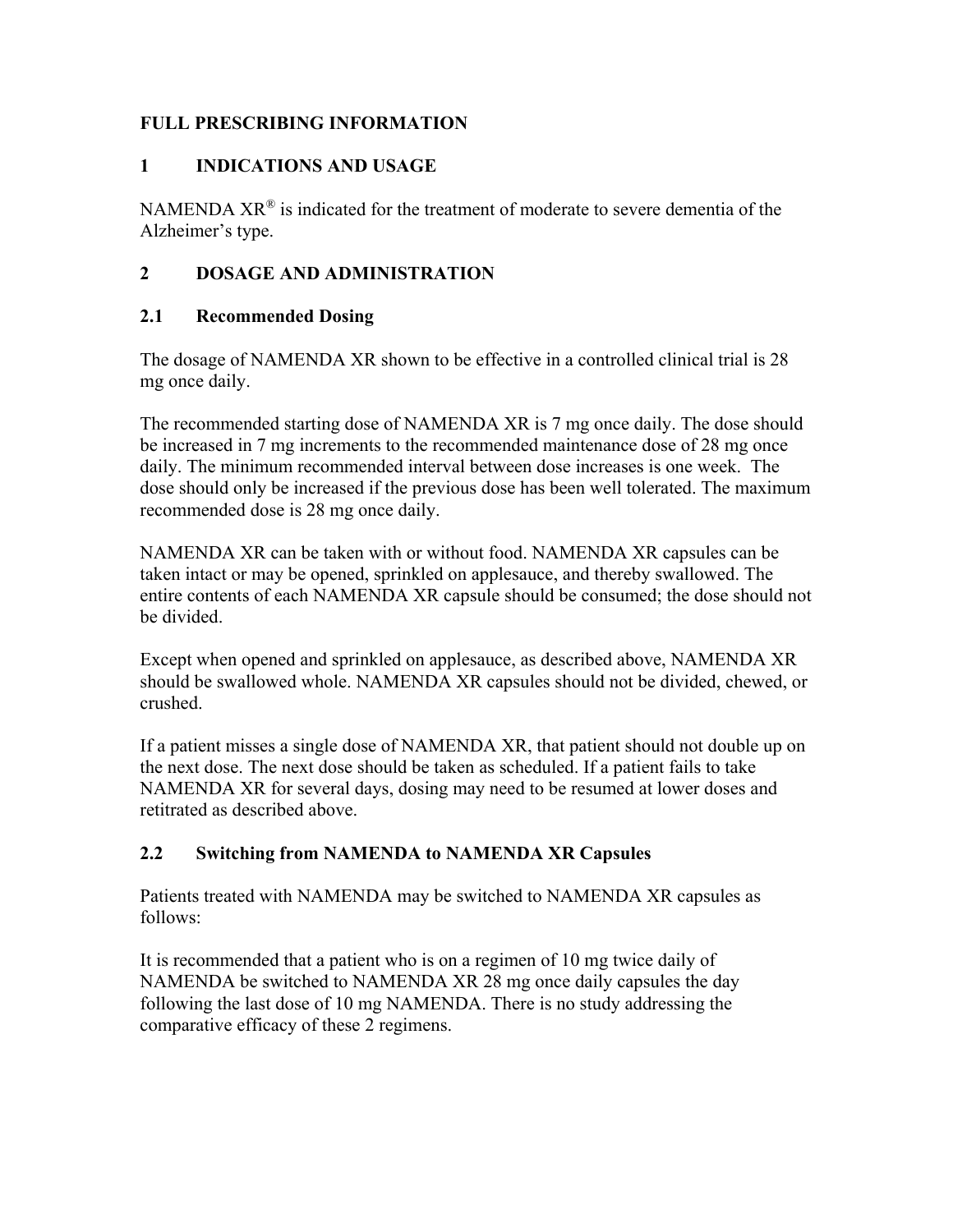In a patient with severe renal impairment, it is recommended that a patient who is on a regimen of 5 mg twice daily of NAMENDA be switched to NAMENDA XR 14 mg once daily capsules the day following the last dose of 5 mg NAMENDA.

# **2.3 Dosing in Patients with Renal Impairment**

In patients with severe renal impairment (creatinine clearance of  $5 - 29$  mL/min, based on the Cockcroft-Gault equation), the recommended maintenance dose (and maximum recommended dose) is 14 mg/day *[see Clinical Pharmacology (12.3)]*.

# **3 DOSAGE FORMS AND STRENGTHS**

Each capsule contains 7 mg, 14 mg, 21 mg, or 28 mg of memantine hydrochloride.

- The 7 mg capsules are a yellow opaque capsule, with "FLI 7 mg" black imprint.
- The 14 mg capsules are a yellow cap and dark green opaque body capsule, with "FLI" 14 mg" black imprint on the yellow cap.
- The 21 mg capsules are a white to off-white cap and dark green opaque body capsule, with "FLI 21 mg" black imprint on the white to off-white cap.
- The 28 mg capsules are a dark green opaque capsule, with "FLI 28 mg" white imprint.

# **4 CONTRAINDICATIONS**

NAMENDA XR is contraindicated in patients with known hypersensitivity to memantine hydrochloride or to any excipients used in the formulation*.* 

## **5 WARNINGS AND PRECAUTIONS**

## **5.1 Genitourinary Conditions**

Conditions that raise urine pH may decrease the urinary elimination of memantine resulting in increased plasma levels of memantine *[see Drug Interactions (7.1)]*.

## **6 ADVERSE REACTIONS**

## **6.1 Clinical Trials Experience**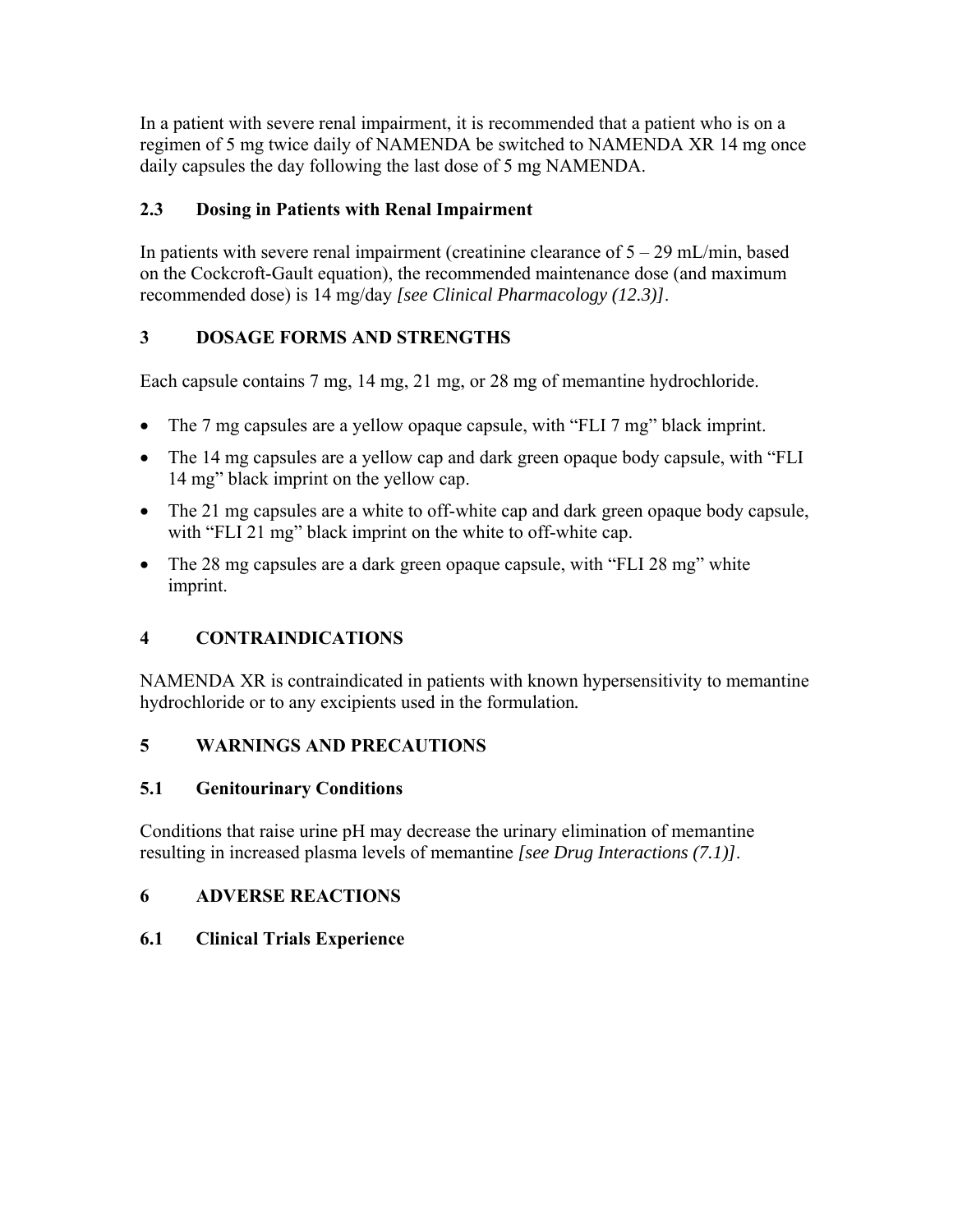NAMENDA XR was evaluated in a double-blind placebo-controlled trial in which a total of 676 patients with moderate to severe dementia of the Alzheimer's type (341 patients on NAMENDA XR 28 mg/day and 335 patients on placebo) were treated for up to 24 weeks.

Because clinical trials are conducted under widely varying conditions, adverse reaction rates observed in the clinical trials of a drug cannot be directly compared to rates in the clinical trials of another drug and may not reflect the rates observed in practice.

### Adverse Reactions Leading to Discontinuation

In the placebo-controlled clinical trial of NAMENDA XR, the proportion of patients in the NAMENDA XR group and the placebo group who discontinued treatment due to adverse reactions was 10% and 6%, respectively. The most common adverse reaction that led to treatment discontinuation in the NAMENDA XR group was dizziness, at a rate of 1.5%.

## Most Common Adverse Reactions

The most commonly observed adverse reactions seen in patients administered NAMENDA XR in the controlled clinical trial, defined as those occurring at a frequency of at least 5% in the NAMENDA XR group and at a frequency higher than placebo, were headache, diarrhea and dizziness.

Table 1 lists adverse reactions that were observed at an incidence of  $> 2\%$  in the NAMENDA XR group and occurred at a rate greater than placebo.

| <b>Adverse Reaction</b>                                          | <b>Placebo</b><br>$(n=335)$<br>$\frac{6}{9}$ | <b>NAMENDA XR 28 mg</b><br>$(n=341)$<br>$\frac{6}{9}$ |
|------------------------------------------------------------------|----------------------------------------------|-------------------------------------------------------|
| <b>Gastrointestinal Disorders</b>                                |                                              |                                                       |
| Diarrhea                                                         | $\overline{4}$                               | 5                                                     |
| Constipation                                                     |                                              | 3                                                     |
| Abdominal pain                                                   |                                              | $\overline{2}$                                        |
| Vomiting                                                         |                                              | $\overline{2}$                                        |
| <b>Infections and Infestations</b>                               |                                              |                                                       |
| Influenza                                                        | 3                                            | 4                                                     |
| <b>Investigations</b>                                            |                                              |                                                       |
| Weight, increased                                                |                                              | 3                                                     |
| <b>Musculoskeletal and Connective</b><br><b>Tissue Disorders</b> |                                              |                                                       |
| Back pain                                                        |                                              | 3                                                     |
| <b>Nervous System Disorders</b>                                  |                                              |                                                       |

#### **Table 1:** Adverse Reactions Observed with a Frequency of  $\geq 2\%$  in the **NAMENDA XR Group and at a Rate Greater than Placebo**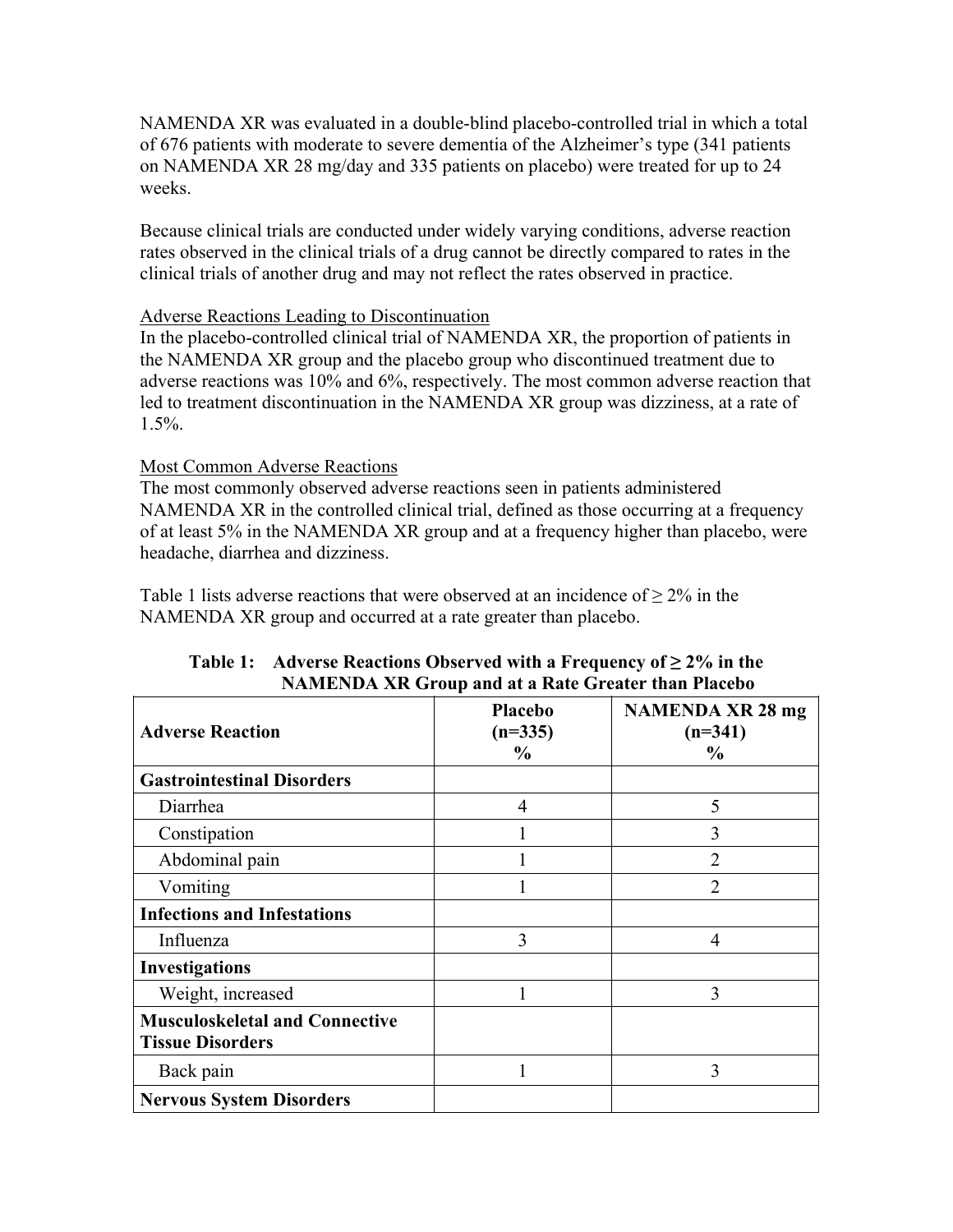| Headache                           |   |   |
|------------------------------------|---|---|
| <b>Dizziness</b>                   |   |   |
| Somnolence                         |   |   |
| <b>Psychiatric Disorders</b>       |   |   |
| Anxiety                            | 3 |   |
| Depression                         |   |   |
| Aggression                         |   | ∍ |
| <b>Renal and Urinary Disorders</b> |   |   |
| Urinary incontinence               |   |   |
| <b>Vascular Disorders</b>          |   |   |
| Hypertension                       |   |   |
| Hypotension                        |   |   |

### Seizure

Memantine has not been systematically evaluated in patients with a seizure disorder. In clinical trials of memantine, seizures occurred in 0.3% of patients treated with memantine and 0.6% of patients treated with placebo.

## **6.2 Postmarketing Experience**

The following adverse reactions have been identified during post-approval use of memantine. Because these reactions are reported voluntarily from a population of uncertain size, it is not always possible to reliably estimate their frequency or establish a causal relationship to drug exposure. These reactions include:

Blood and Lymphatic System Disorders: agranulocytosis, leukopenia (including neutropenia), pancytopenia, thrombocytopenia, thrombotic thrombocytopenic purpura.

Cardiac Disorders: cardiac failure congestive.

Gastrointestinal Disorders: pancreatitis.

Hepatobiliary Disorders: hepatitis.

Psychiatric Disorders: suicidal ideation.

Renal and Urinary Disorders: acute renal failure (including increased creatinine and renal insufficiency).

Skin Disorders: Stevens Johnson syndrome.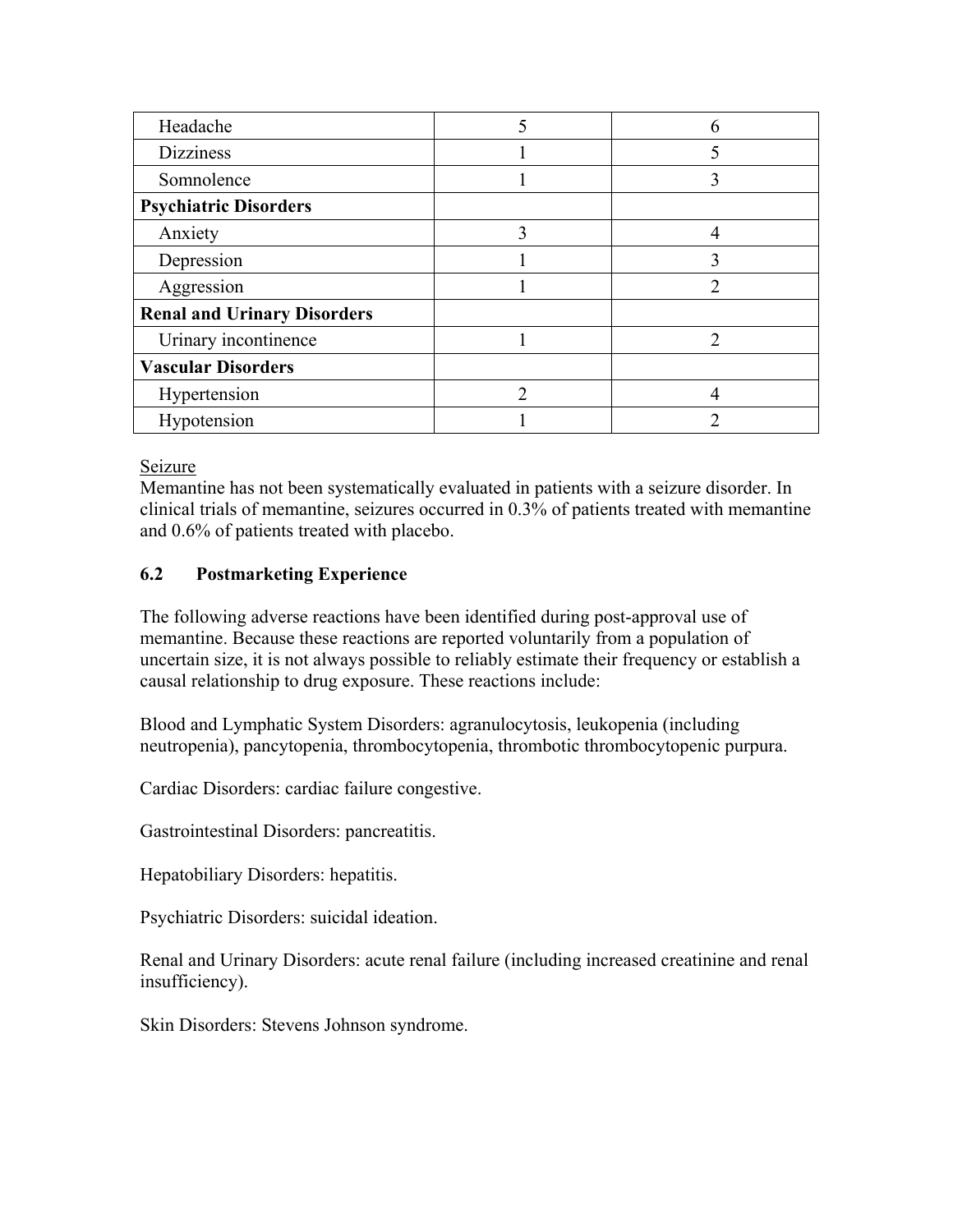## **7 DRUG INTERACTIONS**

## **7.1 Drugs That Make Urine Alkaline**

The clearance of memantine was reduced by about 80% under alkaline urine conditions at pH 8. Therefore, alterations of urine pH towards the alkaline condition may lead to an accumulation of the drug with a possible increase in adverse effects. Urine pH is altered by diet, drugs (e.g. carbonic anhydrase inhibitors, sodium bicarbonate) and clinical state of the patient (e.g. renal tubular acidosis or severe infections of the urinary tract). Hence, memantine should be used with caution under these conditions.

## **7.2 Use with Other N-methyl-D-aspartate (NMDA) Antagonists**

The combined use of NAMENDA XR with other NMDA antagonists (amantadine, ketamine, and dextromethorphan) has not been systematically evaluated and such use should be approached with caution.

## **8 USE IN SPECIFIC POPULATIONS**

## **8.1 Pregnancy**

## Risk Summary

There are no adequate data on the developmental risk associated with the use of NAMENDA XR in pregnant women.

Adverse developmental effects (decreased body weight and skeletal ossification) were observed in the offspring of rats administered memantine during pregnancy at doses associated with minimal maternal toxicity. These doses are higher than those used in humans at the maximum recommended daily dose of NAMENDA XR *[see Data].*

In the U.S. general population, the estimated background risk of major birth defects and miscarriage in clinically recognized pregnancies is 2-4% and 15-20%, respectively. The background risk of major birth defects and miscarriage for the indicated population is unknown.

Data

## *Animal Data*

Oral administration of memantine (0, 2, 6, or 18 mg/kg/day) to rats during the period of organogenesis resulted in decreased skeletal ossification in fetuses at the highest dose tested. The higher no-effect dose for adverse developmental effects (6 mg/kg) is 2 times the maximum recommended human daily dose (MRHD) of NAMENDA XR (28 mg) on a body surface area  $(mg/m^2)$  basis.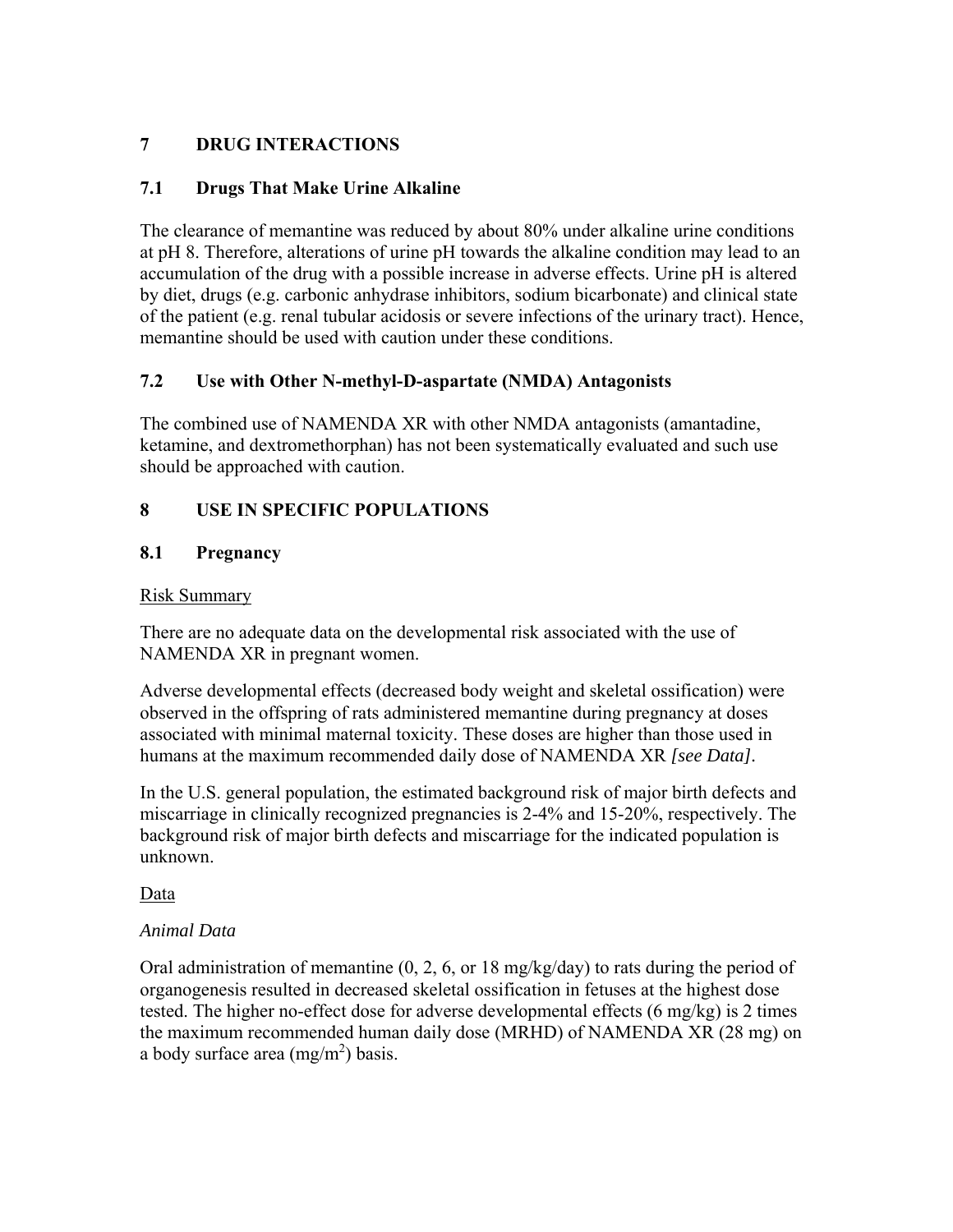Oral administration of memantine to rabbits (0, 3, 10, or 30 mg/kg/day) during the period of organogenesis resulted in no adverse developmental effects. The highest dose tested is approximately 20 times the MRHD of NAMENDA XR on a mg/m<sup>2</sup> basis.

In rats, memantine (0, 2, 6, or 18 mg/kg/day) was administered orally prior to and throughout mating and, in females, through the period of organogenesis or continuing throughout lactation to weaning. Decreased skeletal ossification in fetuses and decreased body weight in pups were observed at the highest dose tested. The higher no-effect dose for adverse developmental effects (6 mg/kg/day) is 2 times the MRHD of NAMENDA  $XR$  on a mg/m<sup>2</sup> basis.

Oral administration of memantine  $(0, 2, 6, \text{ or } 18 \text{ mg/kg/day})$  to rats from late gestation throughout lactation to weaning, resulted in decreased pup weights at the highest dose tested. The higher no-effect dose (6 mg/kg/day) is approximately 2 times the MRHD of NAMENDA XR on a mg/m<sup>2</sup> basis.

## **8.2 Lactation**

## Risk Summary

There are no data on the presence of memantine in human milk, the effects on the breastfed infant, or the effects of NAMENDA XR on milk production.

The developmental and health benefits of breastfeeding should be considered along with the mother's clinical need for NAMENDA XR and any potential adverse effects on the breastfed infant from NAMENDA XR or from the underlying maternal condition.

## **8.4 Pediatric Use**

Safety and effectiveness in pediatric patients have not been established.

Memantine failed to demonstrate efficacy in two 12-week controlled clinical studies of 578 pediatric patients aged 6-12 years with autism spectrum disorders (ASD), including autism, Asperger's disorder and Pervasive Development Disorder - Not Otherwise Specified (PDD-NOS). Memantine has not been studied in pediatric patients under 6 years of age or over 12 years of age. Memantine treatment was initiated at 3 mg/day and the dose was escalated to the target dose (weight-based) by week 6. Oral doses of memantine 3, 6, 9, or 15 mg extended-release capsules were administered once daily to patients with weights < 20 kg, 20-39 kg, 40-59 kg and  $\geq$  60 kg, respectively.

In a randomized, 12-week double-blind, placebo-controlled parallel study (Study A) in patients with autism, there was no statistically significant difference in the Social Responsiveness Scale (SRS) total raw score between patients randomized to memantine  $(n=54)$  and those randomized to placebo  $(n=53)$ . In a 12-week responder-enriched randomized withdrawal study (Study B) in 471 patients with ASD, there was no statistically significant difference in the loss of therapeutic response rates between patients randomized to remain on full-dose memantine (n=153) and those randomized to switch to placebo (n=158).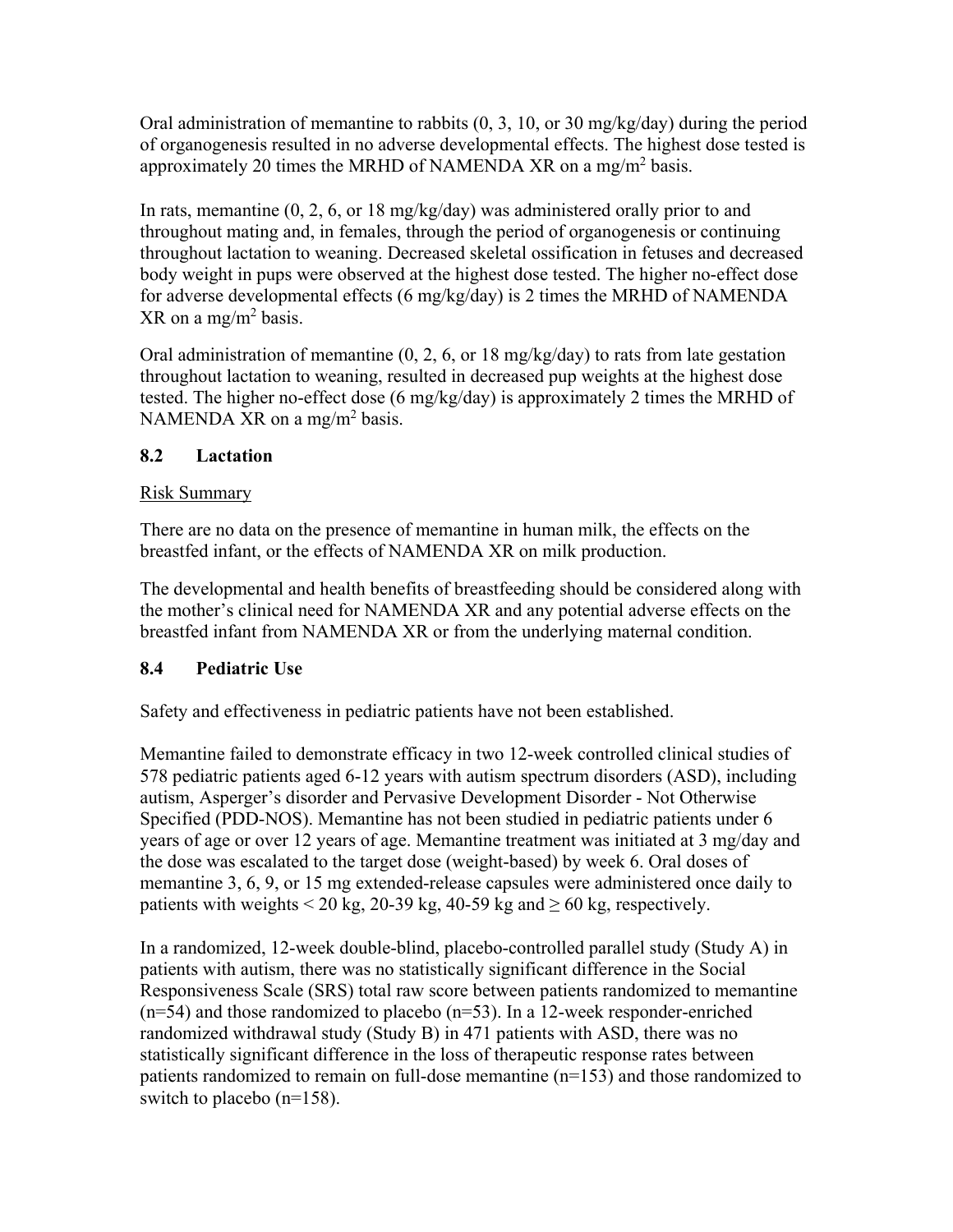The overall safety profile of memantine in pediatric patients was generally consistent with the known safety profile in adults *[see Adverse Reactions (6.1)]*.

In Study A, the adverse reactions in the memantine group (n=56) that were reported in at least 5% of patients and at least twice the frequency of the placebo group (N=58) are listed in Table 2.

| with a Prequency $\leq 3/6$ and Twice That of Flacebo                                                                     |                  |                |
|---------------------------------------------------------------------------------------------------------------------------|------------------|----------------|
| <b>Adverse Reaction</b>                                                                                                   | <b>Memantine</b> | <b>Placebo</b> |
|                                                                                                                           | $N=56$           | $N=58$         |
| Cough                                                                                                                     | 8.9%             | 3.4%           |
| Influenza                                                                                                                 | 7.1%             | 3.4%           |
| Rhinorrhea                                                                                                                | $5.4\%$          | $0\%$          |
| Agitation                                                                                                                 | $5.4\%$          | 1.7%           |
| <b>Discontinuations due to Adverse Reactions<sup>a</sup></b>                                                              |                  |                |
| Aggression                                                                                                                | 3.6%             | 1.7%           |
| Irritability                                                                                                              | 1.8%             | $3.4\%$        |
| <sup>a</sup> Reported adverse reactions leading to discontinuation in more than one patient in<br>either treatment group. |                  |                |

#### **Table 2: Study A Commonly Reported Adverse Reactions**  with a Frequency  $> 5\%$  and Twice That of Placebo

The adverse reactions that were reported in at least 5% of patients in the 12-48 week open-label study to identify responders to enroll in Study B are listed in Table 3.

| Reported Adverse Reactions with a Frequency $\geq 5\%$                                        |                  |  |
|-----------------------------------------------------------------------------------------------|------------------|--|
| <b>Adverse Reaction</b>                                                                       | <b>Memantine</b> |  |
|                                                                                               | $N = 903$        |  |
| Headache                                                                                      | $8.0\%$          |  |
| Nasopharyngitis                                                                               | $6.3\%$          |  |
| Pyrexia                                                                                       | 5.8%             |  |
| Irritability                                                                                  | 5.4%             |  |
| <b>Discontinuations due to Adverse Reactions<sup>a</sup></b>                                  |                  |  |
| Irritability                                                                                  | 1.2%             |  |
| Aggression                                                                                    | $1.0\%$          |  |
| <sup>a</sup> At least 1% incidence of adverse reactions leading to premature discontinuation. |                  |  |

**Table 3: 12-48 Week Open Label Lead-In study to Study B Commonly Reported Adverse Pogotions with a Frequency**  $\ge$  **≥0/** 

In the randomized withdrawal study (Study B), the adverse reaction in patients randomized to placebo (n=160) and reported in at least 5% of patients and twice that of the full-dose memantine treatment group ( $n=157$ ) was irritability (5.0% vs 2.5%).

## Juvenile Animal Study

In a juvenile animal study, male and female juvenile rats were administered memantine (15, 30, and 45 mg/kg/day) starting on postnatal day (PND) 14 through PND 70. Body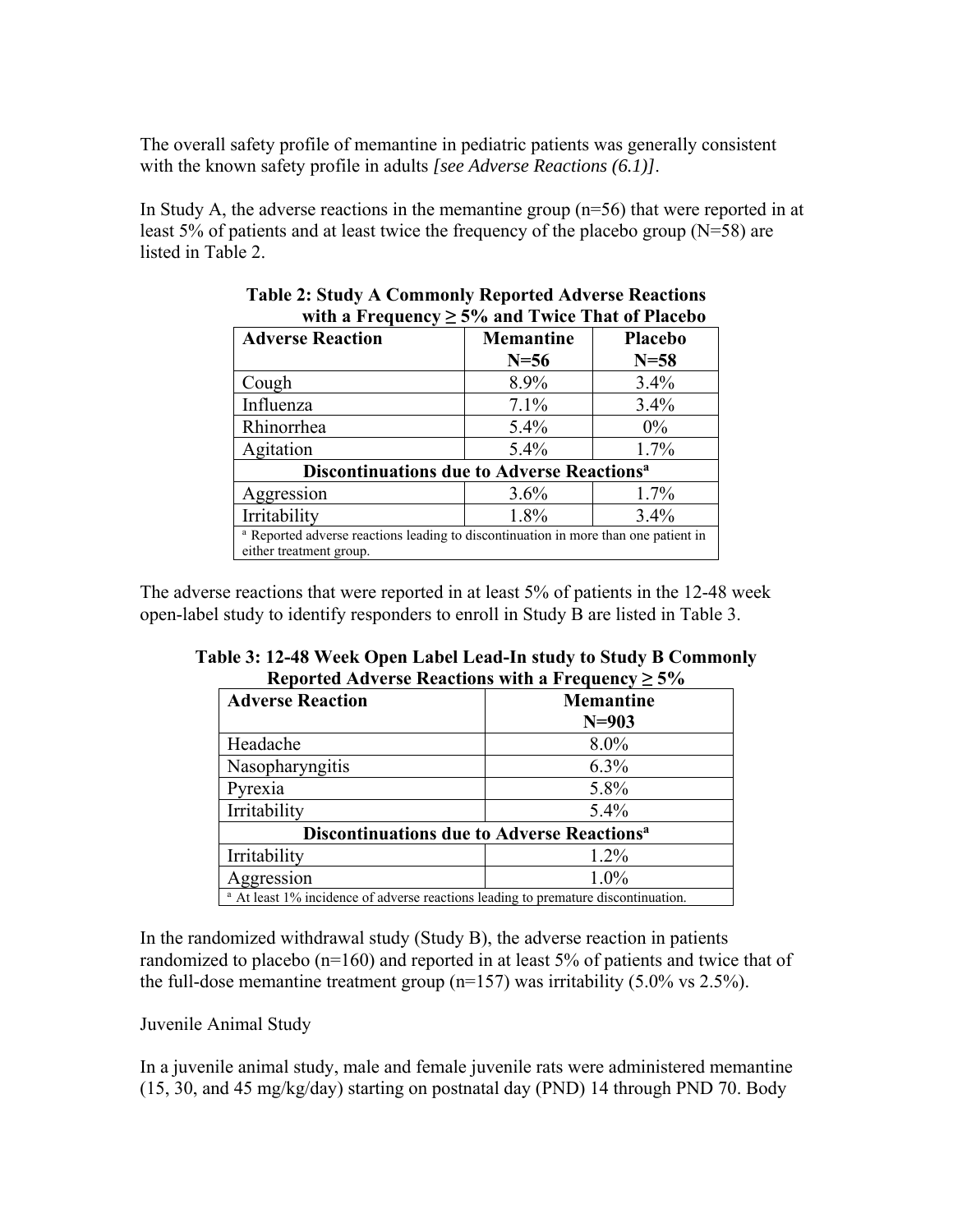weights were reduced at 45 mg/kg/day. Delays in sexual maturation were noted in male and female rats at doses  $\geq 30$  mg/kg/day. Memantine induced neuronal lesions in several areas of the brain on PND 15 and 17 at doses  $\geq$  30 mg/kg/day. Behavioral toxicity (decrease percent of auditory startle habituation) was noted for animals in the 45 mg/kg/day dose group. The 15 mg/kg/day dose was considered the No-Observed-Adverse-Effect-Level (NOAEL) for this study.

In a second juvenile rat toxicity study, male and female juvenile rats were administered memantine (1, 3, 8, 15, 30, and 45 mg/kg/day) starting on postnatal day (PND) 7 through PND 70. Due to early memantine-related mortality, the 30 and 45 mg/kg/day dose groups were terminated without further evaluation. Memantine induced apoptosis or neuronal degeneration in several areas of the brain on PND 8, 10, and 17 at a dose of 15 mg/kg/day. The NOAEL for apoptosis and neuronal degeneration was 8 mg/kg/day. Behavioral toxicity (effects on motor activity, auditory startle habituation, and learning and memory) was noted at doses  $\geq 3$  mg/kg/day during treatment, but was not seen after drug discontinuation. Therefore, the 1 mg/kg/day dose was considered the NOAEL for the neurobehavioral effect in this study.

# **8.5 Geriatric Use**

The majority of people with Alzheimer's disease are 65 years of age and older. In the clinical study of memantine hydrochloride extended-release, the mean age of patients was approximately 77 years; over 91% of patients were 65 years and older, 67% were 75 years and older, and 14% were at or above 85 years of age. The efficacy and safety data presented in the clinical trial sections were obtained from these patients. There were no clinically meaningful differences in most adverse reactions reported by patient groups  $\geq$ 65 years old and < 65 years old.

# **8.6 Renal Impairment**

No dosage adjustment is needed in patients with mild or moderate renal impairment. A dosage reduction is recommended in patients with severe renal impairment *[see Dosage and Administration (2.3) and Clinical Pharmacology (12.3)]*.

## **8.7 Hepatic Impairment**

No dosage adjustment is needed in patients with mild or moderate hepatic impairment. Namenda XR was not studied in patients with severe hepatic impairment *[see Clinical Pharmacology (12.3)]*.

## **10 OVERDOSAGE**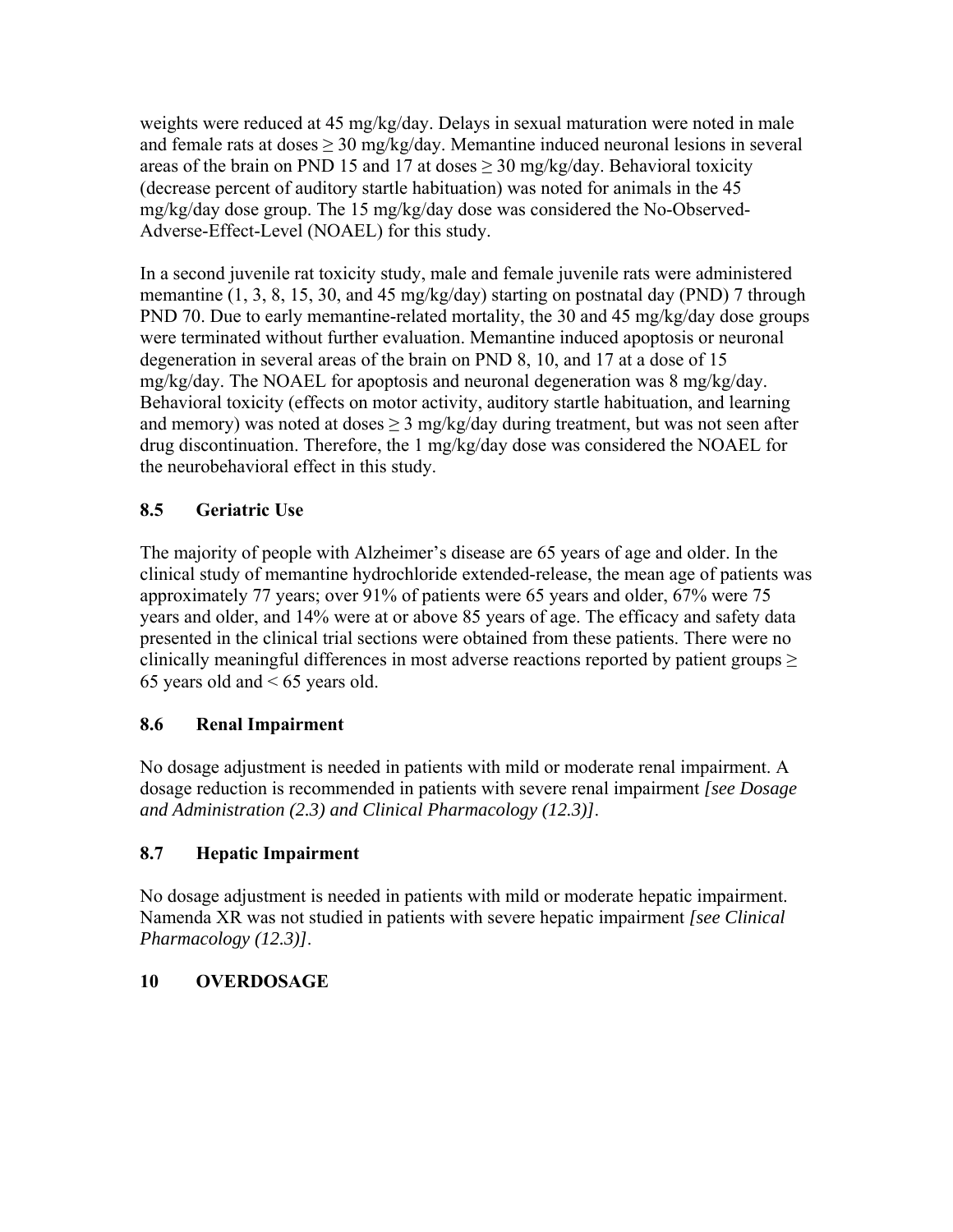Signs and symptoms most often accompanying overdosage with other formulations of memantine in clinical trials and from worldwide marketing experience, alone or in combination with other drugs and/or alcohol, include agitation, asthenia, bradycardia, confusion, coma, dizziness, ECG changes, increased blood pressure, lethargy, loss of consciousness, psychosis, restlessness, slowed movement, somnolence, stupor, unsteady gait, visual hallucinations, vertigo, vomiting, and weakness. The largest known ingestion of memantine worldwide was 2 grams in a patient who took memantine in conjunction with unspecified antidiabetic medications. This patient experienced coma, diplopia, and agitation, but subsequently recovered.

One patient participating in a NAMENDA XR clinical trial unintentionally took 112 mg of NAMENDA XR daily for 31 days and experienced an elevated serum uric acid, elevated serum alkaline phosphatase, and low platelet count.

Fatal outcome has been very rarely reported with memantine, and the relationship to memantine was unclear.

Because strategies for the management of overdose are continually evolving, it is advisable to contact a poison control center to determine the latest recommendations for the management of an overdose of any drug. As in any cases of overdose, general supportive measures should be utilized, and treatment should be symptomatic.

Elimination of memantine can be enhanced by acidification of urine.

## **11 DESCRIPTION**

NAMENDA XR (memantine hydrochloride) is an orally active NMDA receptor antagonist. The chemical name for memantine hydrochloride is 1-amino-3,5 dimethyladamantane hydrochloride with the following structural formula:



The molecular formula is  $C_{12}H_{21}N \cdot HCl$  and the molecular weight is 215.76. Memantine hydrochloride occurs as a fine white to off-white powder and is soluble in water.

NAMENDA XR capsules are supplied for oral administration as 7 mg, 14 mg, 21 mg, and 28 mg capsules. Each capsule contains extended-release beads with the labeled amount of memantine hydrochloride and the following inactive ingredients: sugar spheres, polyvinylpyrrolidone, hypromellose, talc, polyethylene glycol, ethylcellulose,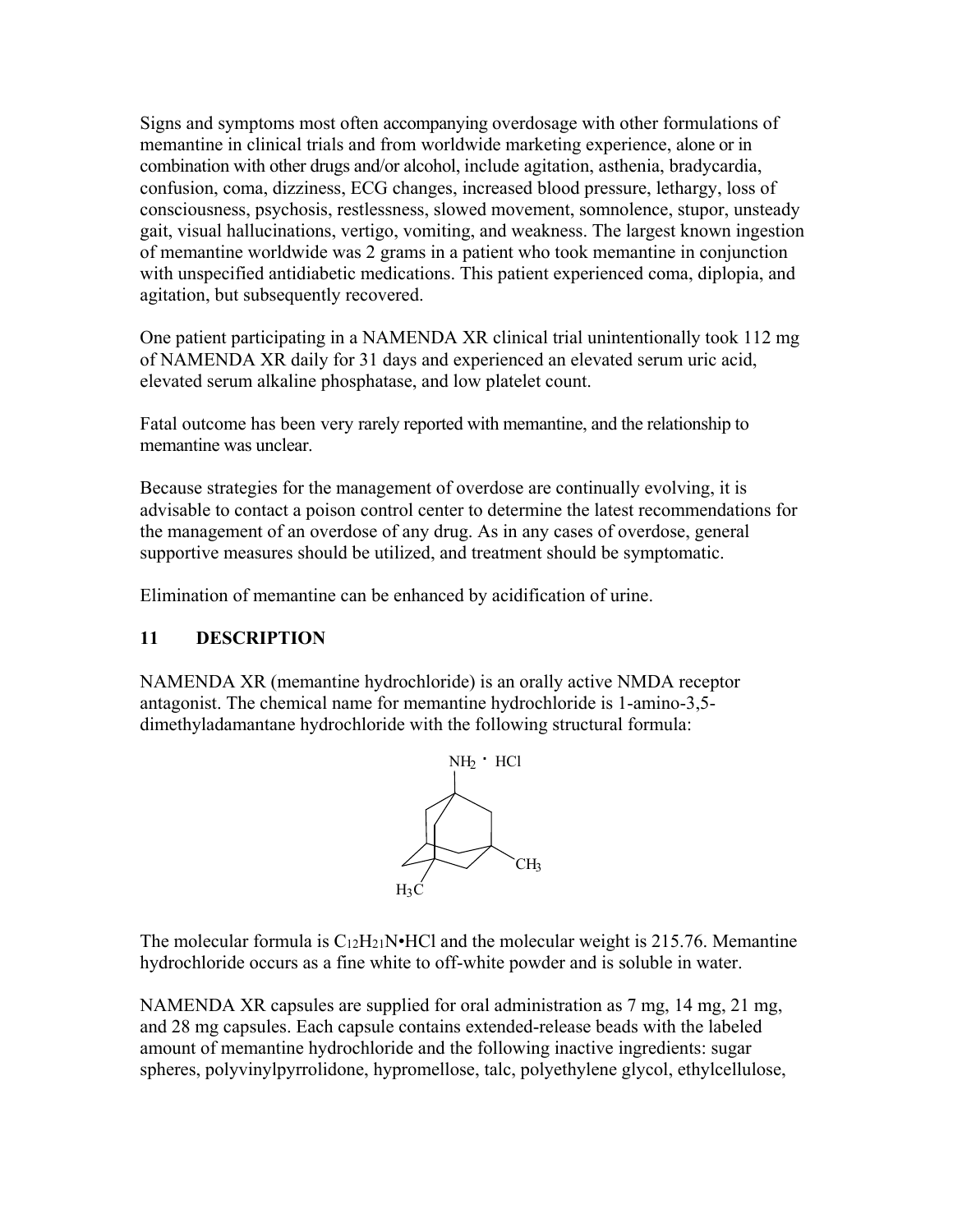ammonium hydroxide, oleic acid, and medium chain triglycerides in hard gelatin capsules.

# **12 CLINICAL PHARMACOLOGY**

## **12.1 Mechanism of Action**

Persistent activation of central nervous system N-methyl-D-aspartate (NMDA) receptors by the excitatory amino acid glutamate has been hypothesized to contribute to the symptomatology of Alzheimer's disease. Memantine is postulated to exert its therapeutic effect through its action as a low to moderate affinity uncompetitive (open-channel) NMDA receptor antagonist which binds preferentially to the NMDA receptor-operated cation channels. There is no evidence that memantine prevents or slows neurodegeneration in patients with Alzheimer's disease.

# **12.2 Pharmacodynamics**

Memantine showed low to negligible affinity for GABA, benzodiazepine, dopamine, adrenergic, histamine and glycine receptors and for voltage-dependent  $Ca^{2+}$ , Na<sup>+</sup>, or K<sup>+</sup> channels. Memantine also showed antagonistic effects at the 5HT3 receptor with a potency similar to that for the NMDA receptor and blocked nicotinic acetylcholine receptors with one-sixth to one-tenth the potency.

*In vitro* studies have shown that memantine does not affect the reversible inhibition of acetylcholinesterase by donepezil, galantamine, or tacrine.

## **12.3 Pharmacokinetics**

Memantine is well absorbed after oral administration and has linear pharmacokinetics over the therapeutic dose range. It is excreted predominantly unchanged in urine and has a terminal elimination half-life of about 60-80 hours. In a study comparing 28 mg once daily NAMENDA XR to 10 mg twice daily NAMENDA, the  $C_{\text{max}}$  and  $AUC_{0.24}$  values were 48% and 33% higher for the XR dosage regimen, respectively.

## Absorption

After multiple dose administration of NAMENDA XR, memantine peak concentrations occur around 9-12 hours post-dose. There is no difference in the absorption of NAMENDA XR when the capsule is taken intact or when the contents are sprinkled on applesauce.

There is no difference in memantine exposure, based on Cmax or AUC, for NAMENDA XR whether that drug product is administered with food or on an empty stomach. However, peak plasma concentrations are achieved about 18 hours after administration with food versus approximately 25 hours after administration on an empty stomach.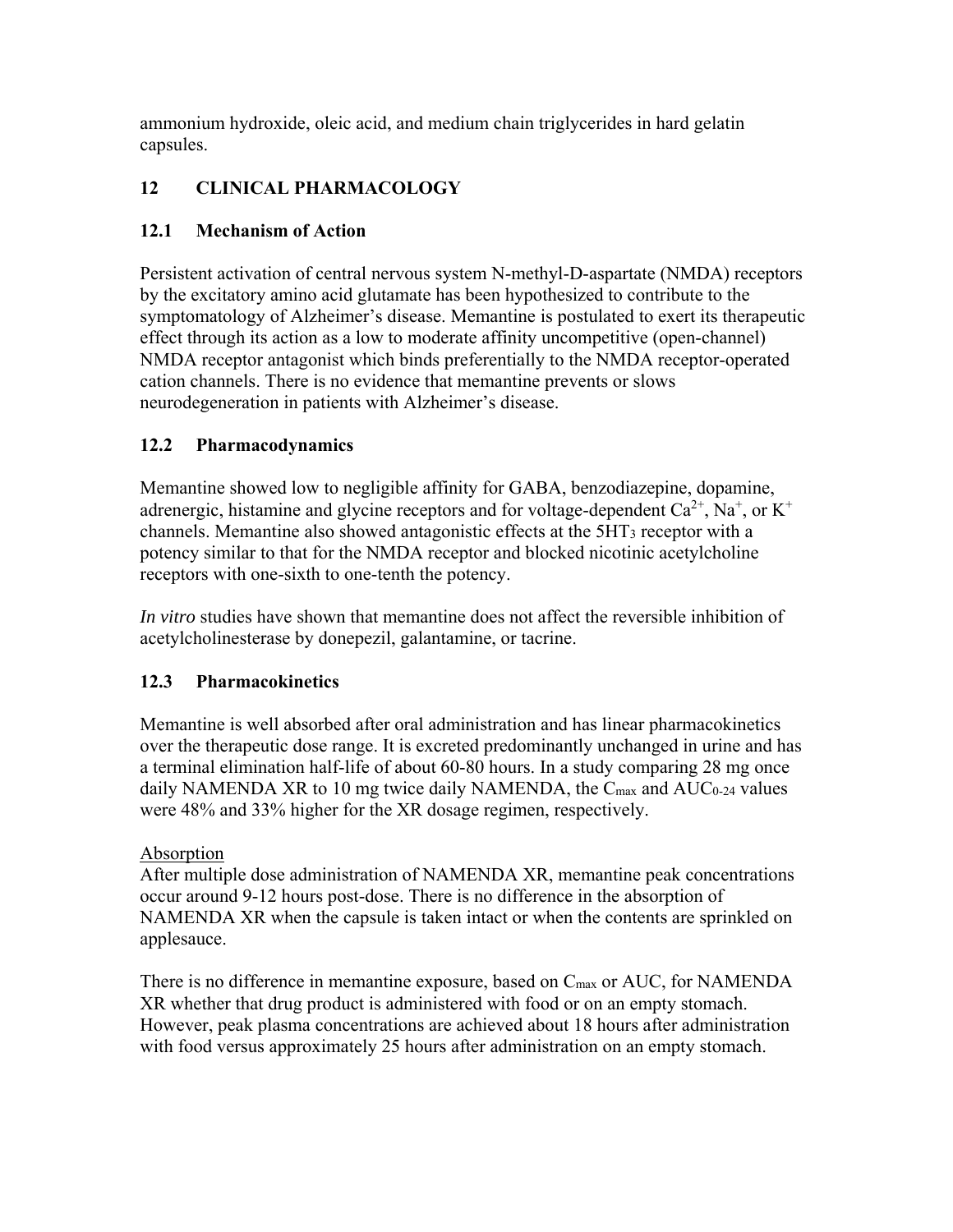### **Distribution**

The mean volume of distribution of memantine is 9-11 L/kg and the plasma protein binding is low  $(45%)$ .

### **Elimination**

### *Metabolism*

Memantine undergoes partial hepatic metabolism. The hepatic microsomal CYP450 enzyme system does not play a significant role in the metabolism of memantine.

## *Excretion*

Memantine is excreted predominantly unchanged in the urine and has a terminal elimination half-life of about 60-80 hours. About 48% of administered drug is excreted unchanged in urine; the remainder is converted primarily to three polar metabolites which possess minimal NMDA receptor antagonistic activity: the N-glucuronide conjugate, 6 hydroxy-memantine, and 1-nitroso-deaminated memantine. A total of 74% of the administered dose is excreted as the sum of the parent drug and the N-glucuronide conjugate. Renal clearance involves active tubular secretion moderated by pH dependent tubular reabsorption.

## Specific Populations

## *Elderly*

The pharmacokinetics of memantine in young and elderly subjects are similar.

## *Gender*

Following multiple dose administration of memantine hydrochloride20 mg daily, females had about 45% higher exposure than males, but there was no difference in exposure when body weight was taken into account.

## *Renal Impairment*

Memantine pharmacokinetics were evaluated following single oral administration of 20 mg memantine hydrochloride in 8 subjects with mild renal impairment (creatinine clearance,  $CLcr$ ,  $> 50 - 80$  mL/min), 8 subjects with moderate renal impairment (CLcr 30)  $-49$  mL/min), 7 subjects with severe renal impairment (CLcr  $5 - 29$  mL/min) and 8 healthy subjects (CLcr > 80 mL/min) matched as closely as possible by age, weight and gender to the subjects with renal impairment. Mean  $AUC_{0-\infty}$  increased by 4%, 60%, and 115% in subjects with mild, moderate, and severe renal impairment, respectively, compared to healthy subjects. The terminal elimination half-life increased by 18%, 41%, and 95% in subjects with mild, moderate, and severe renal impairment, respectively, compared to healthy subjects.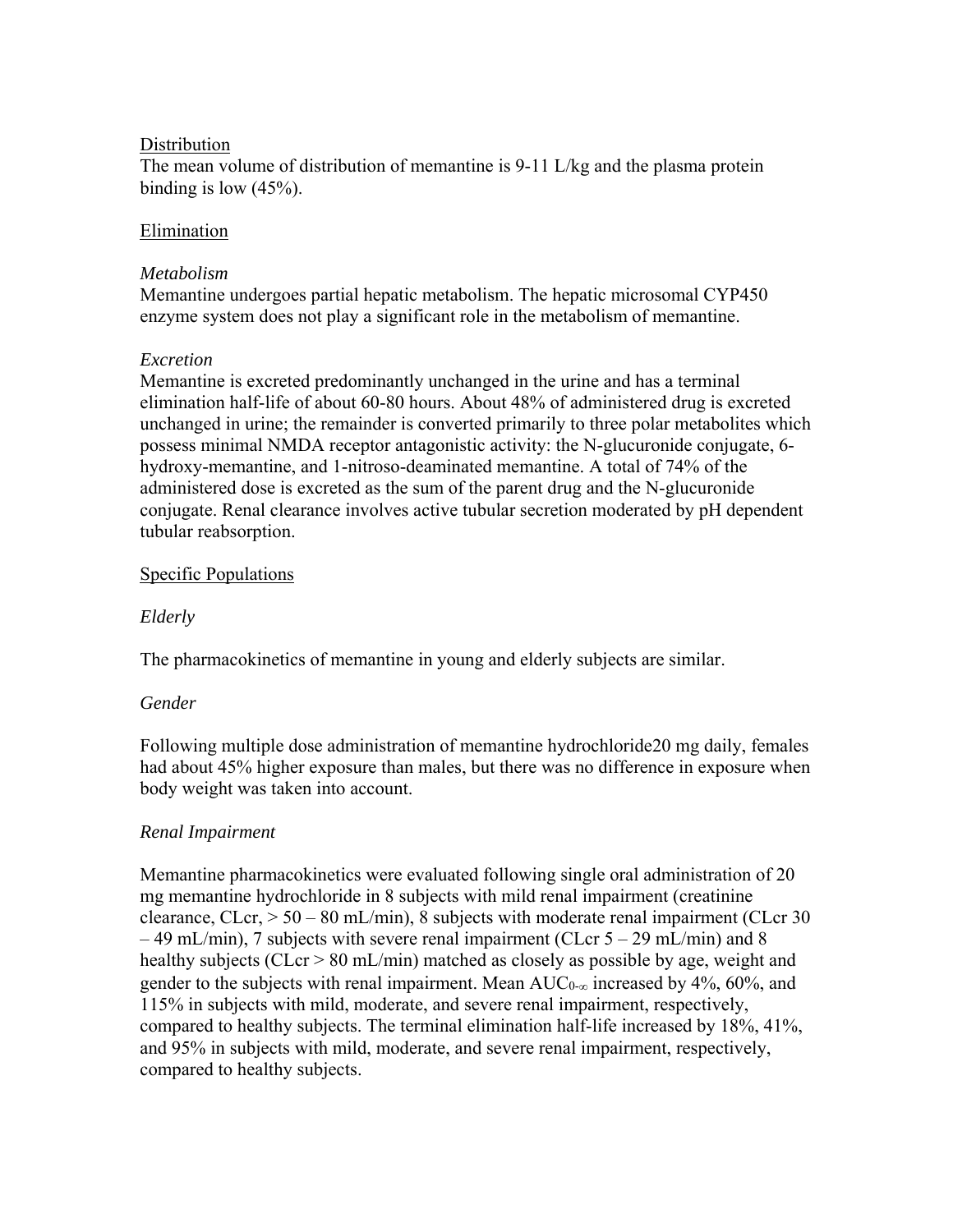#### *Hepatic Impairment*

Memantine pharmacokinetics were evaluated following the administration of single oral doses of 20 mg in 8 subjects with moderate hepatic impairment (Child-Pugh Class B, score 7-9) and 8 subjects who were age-, gender-, and weight-matched to the hepaticallyimpaired subjects. There was no change in memantine exposure (based on Cmax and AUC) in subjects with moderate hepatic impairment as compared with healthy subjects. However, terminal elimination half-life increased by about 16% in subjects with moderate hepatic impairment as compared with healthy subjects.

## Drug-Drug Interactions

### *Use with Cholinesterase Inhibitors*

Coadministration of memantine with the AChE inhibitor donepezil did not affect the pharmacokinetics of either compound. Furthermore, memantine did not affect AChE inhibition by donepezil. In a 24-week controlled clinical study in patients with moderate to severe Alzheimer's disease, the adverse reaction profile observed with a combination of memantine immediate-release and donepezil was similar to that of donepezil alone.

### *Effect of Memantine on the Metabolism of Other Drugs*

*In vitro* studies conducted with marker substrates of CYP450 enzymes (CYP1A2, -2A6, - 2C9, -2D6, -2E1, -3A4) showed minimal inhibition of these enzymes by memantine. In addition, *in vitro* studies indicate that at concentrations exceeding those associated with efficacy, memantine does not induce the cytochrome P450 isozymes CYP1A2, -2C9, - 2E1 and -3A4/5. No pharmacokinetic interactions with drugs metabolized by these enzymes are expected.

Pharmacokinetic studies evaluated the potential of memantine for interaction with warfarin and bupropion. Memantine did not affect the pharmacokinetics of the CYP2B6 substrate bupropion or its metabolite hydroxybupropion. Furthermore, memantine did not affect the pharmacokinetics or pharmacodynamics of warfarin as assessed by the prothrombin INR.

#### *Effect of Other Drugs on Memantine*

Memantine is predominantly renally eliminated, and drugs that are substrates and/or inhibitors of the CYP450 system are not expected to alter the metabolism of memantine.

#### *Drugs Eliminated via Renal Mechanisms*

Because memantine is eliminated in part by tubular secretion, coadministration of drugs that use the same renal cationic system, including hydrochlorothiazide (HCTZ), triamterene (TA), metformin, cimetidine, ranitidine, quinidine, and nicotine, could potentially result in altered plasma levels of both agents. However, coadministration of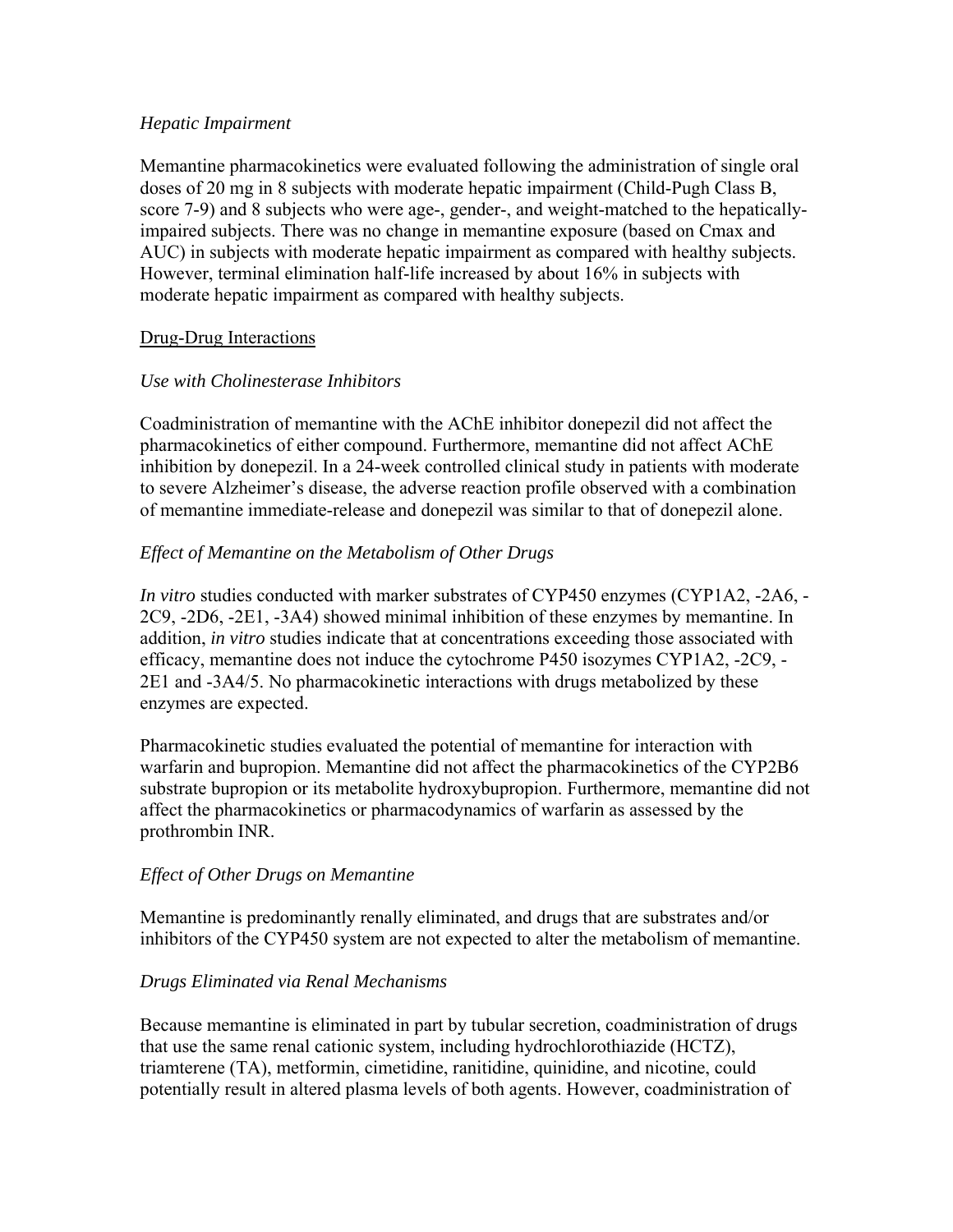memantine and HCTZ/TA did not affect the bioavailability of either memantine or TA, and the bioavailability of HCTZ decreased by 20%. In addition, coadministration of memantine with the antihyperglycemic drug Glucovance<sup>®</sup> (glyburide and metformin hydrochloride) did not affect the pharmacokinetics of memantine, metformin and glyburide. Furthermore, memantine did not modify the serum glucose lowering effect of Glucovance®, indicating the absence of a pharmacodynamic interaction.

## *Drugs Highly Bound to Plasma Proteins*

Because the plasma protein binding of memantine is low (45%), an interaction with drugs that are highly bound to plasma proteins, such as warfarin and digoxin, is unlikely.

# **13 NONCLINICAL TOXICOLOGY**

## **13.1 Carcinogenesis, Mutagenesis, Impairment of Fertility**

### **Carcinogenesis**

There was no evidence of carcinogenicity in a 113-week oral study in mice at doses up to 40 mg/kg/day (7 times the maximum recommended human dose [MRHD] on a mg/m<sup>2</sup> basis). There was also no evidence of carcinogenicity in rats orally dosed at up to 40 mg/kg/day for 71 weeks followed by 20 mg/kg/day (14 and 7 times the MRHD on a mg/m2 basis, respectively) through 128 weeks.

### Mutagenesis

Memantine produced no evidence of genotoxic potential when evaluated in the *in vitro S. typhimurium* or *E. coli* reverse mutation assay, an *in vitro* chromosomal aberration test in human lymphocytes, an *in vivo* cytogenetics assay for chromosome damage in rats, and the *in vivo* mouse micronucleus assay. The results were equivocal in an *in vitro* gene mutation assay using Chinese hamster V79 cells.

## Impairment of Fertility

No impairment of fertility or reproductive performance was seen in rats administered up to 18 mg/kg/day (6 times the MRHD on a mg/m<sup>2</sup> basis) orally from 14 days prior to mating through gestation and lactation in females, or for 60 days prior to mating in males.

## **13.2 Animal Toxicology and/or Pharmacology**

Memantine induced neuronal lesions (vacuolation and necrosis) in the multipolar and pyramidal cells in cortical layers III and IV of the posterior cingulate and retrosplenial neocortices in rats, similar to those which are known to occur in rodents administered other NMDA receptor antagonists. Lesions were seen after a single dose of memantine. In a study in which rats were given daily oral doses of memantine for 14 days, the noeffect dose for neuronal necrosis was 4 times the maximum recommended human dose (MRHD of 28 mg/day) on a mg/m<sup>2</sup> basis.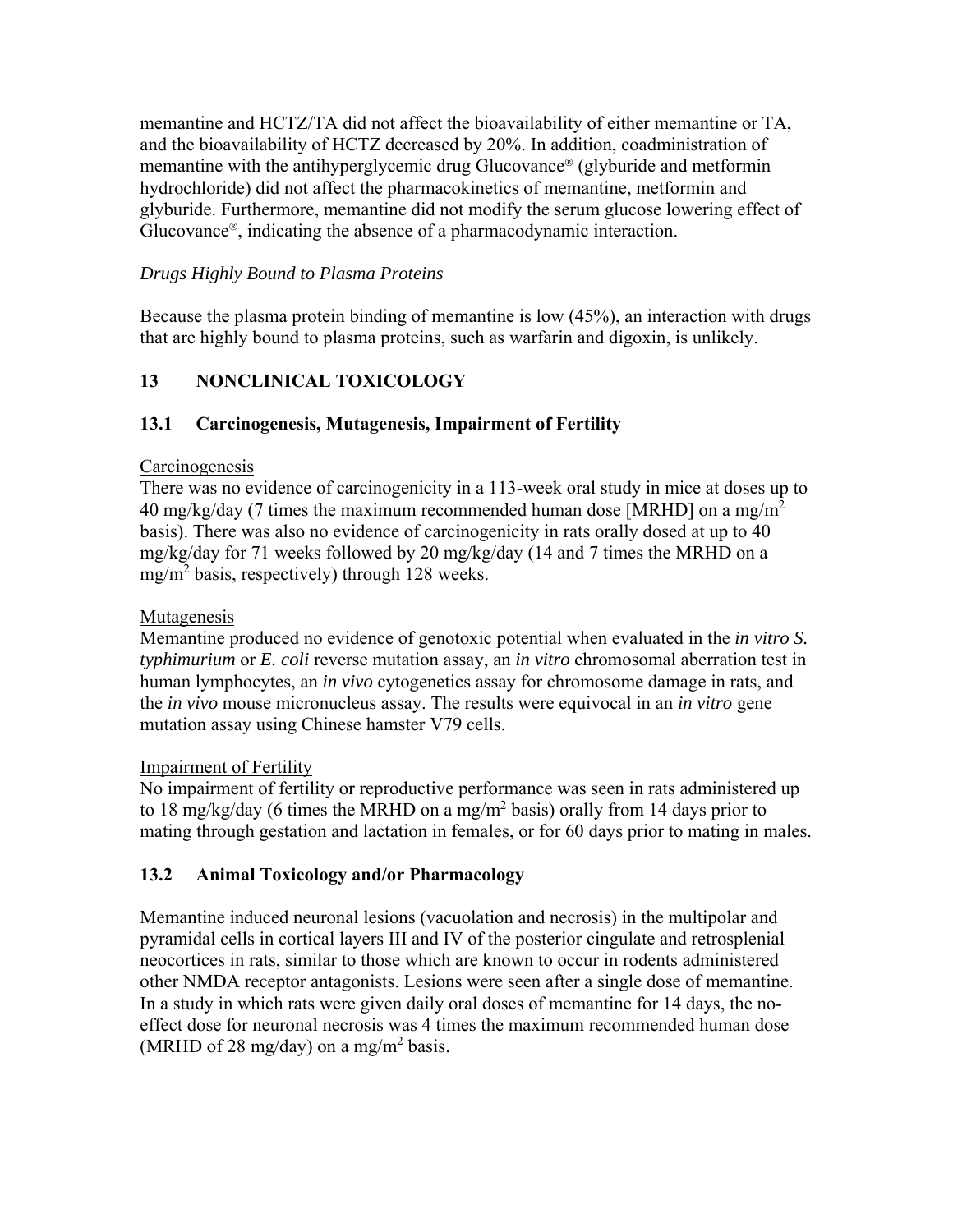In acute and repeat-dose neurotoxicity studies in female rats, oral administration of memantine and donepezil in combination resulted in increased incidence, severity, and distribution of neurodegeneration compared with memantine alone. The no-effect levels of the combination were associated with clinically relevant plasma memantine and donepezil exposures.

The relevance of these findings to humans is unknown.

# **14 CLINICAL STUDIES**

The effectiveness of NAMENDA XR as a treatment for patients with moderate to severe Alzheimer's disease was based on the results of a double-blind, placebo-controlled trial.

## 24-week Study of NAMENDA XR Capsules

This was a randomized double-blind clinical investigation in outpatients with moderate to severe Alzheimer's disease (diagnosed by DSM-IV criteria and NINCDS-ADRDA criteria for AD with a Mini Mental State Examination (MMSE) score ≥ 3 and ≤ 14 at Screening and Baseline) receiving acetylcholinesterase inhibitor (AChEI) therapy at a stable dose for 3 months prior to screening. The mean age of patients participating in this trial was 76.5 years with a range of 49-97 years. Approximately 72% of patients were female and 94% were Caucasian.

## Study Outcome Measures

The effectiveness of NAMENDA XR was evaluated in this study using the co-primary efficacy parameters of Severe Impairment Battery (SIB) and the Clinician's Interview-Based Impression of Change (CIBIC-Plus).

The ability of NAMENDA XR to improve cognitive performance was assessed with the Severe Impairment Battery (SIB), a multi-item instrument that has been validated for the evaluation of cognitive function in patients with moderate to severe dementia. The SIB examines selected aspects of cognitive performance, including elements of attention, orientation, language, memory, visuospatial ability, construction, praxis, and social interaction. The SIB scoring range is from 0 to 100, with lower scores indicating greater cognitive impairment.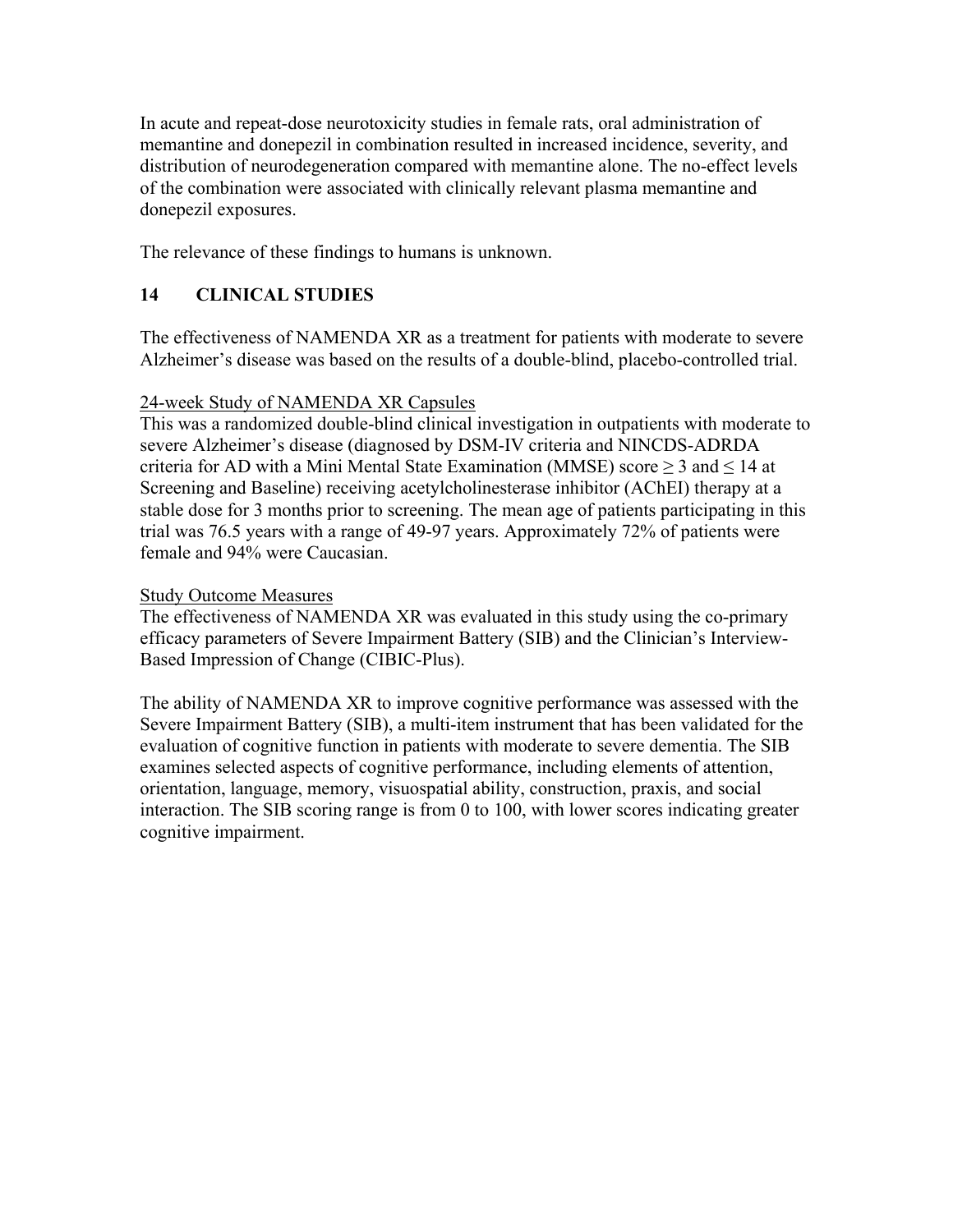The ability of NAMENDA XR to produce an overall clinical effect was assessed using a Clinician's Interview Based Impression of Change that required the use of caregiver information, the CIBIC-Plus. The CIBIC-Plus is not a single instrument and is not a standardized instrument like the ADCS-ADL or SIB. Clinical trials for investigational drugs have used a variety of CIBIC formats, each different in terms of depth and structure. As such, results from a CIBIC-Plus reflect clinical experience from the trial or trials in which it was used and cannot be compared directly with the results of CIBIC-Plus evaluations from other clinical trials. The CIBIC-Plus used in this trial was a structured instrument based on a comprehensive evaluation at baseline and subsequent time-points of four domains: general (overall clinical status), functional (including activities of daily living), cognitive, and behavioral. It represents the assessment of a skilled clinician using validated scales based on his/her observation during an interview with the patient, in combination with information supplied by a caregiver familiar with the behavior of the patient over the interval rated. The CIBIC-Plus is scored as a seven point categorical rating, ranging from a score of 1, indicating "marked improvement" to a score of 4, indicating "no change" to a score of 7, indicating "marked worsening." The CIBIC-Plus has not been systematically compared directly to assessments not using information from caregivers (CIBIC) or other global methods.

#### Study Results

In this study, 677 patients were randomized to one of the following 2 treatments: NAMENDA XR 28 mg/day or placebo while still receiving an AChEI (either donepezil, galantamine, or rivastigmine).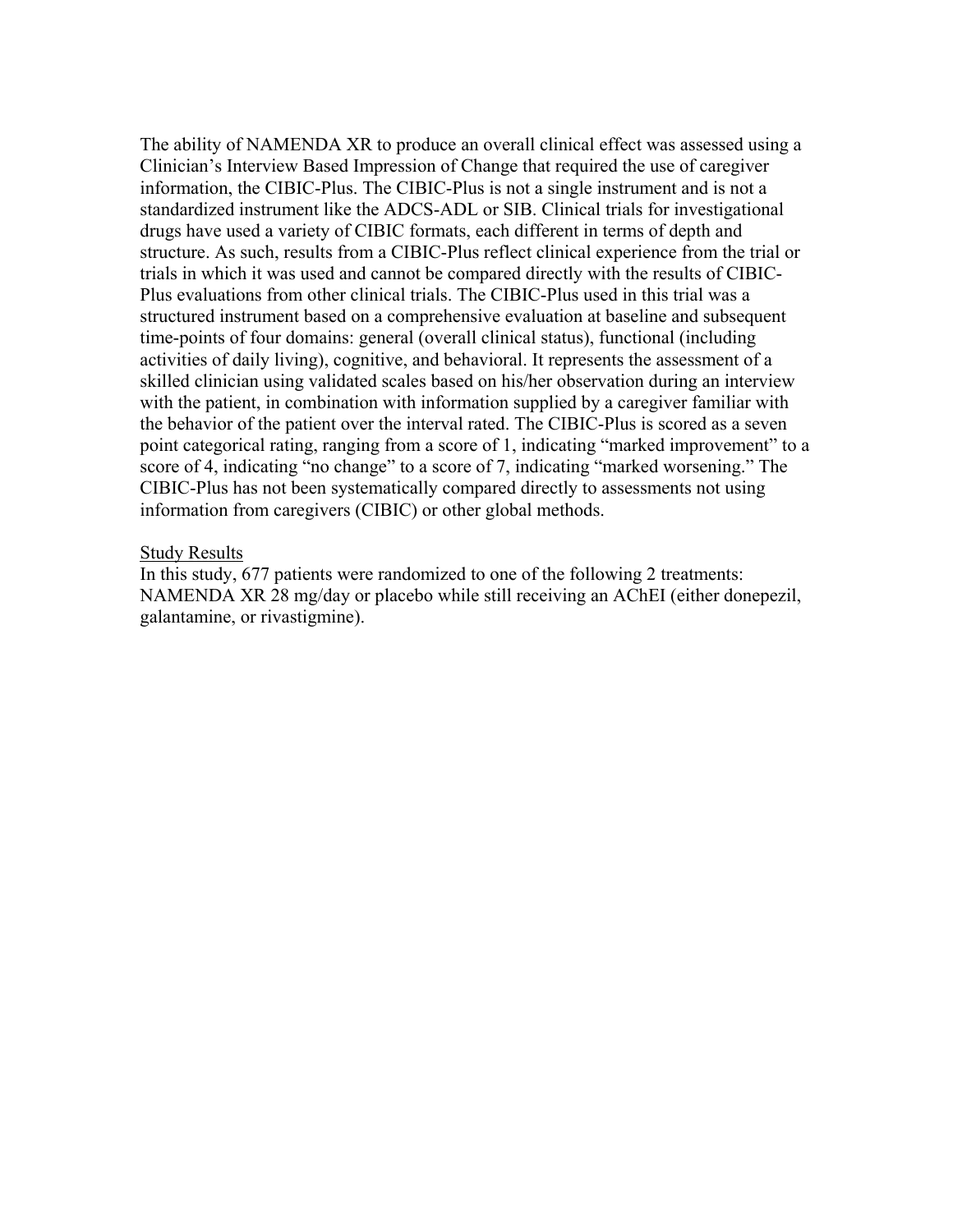### Effects on Severe Impairment Battery (SIB)

Figure 1 shows the time course for the change from baseline in SIB score for the two treatment groups completing the 24 weeks of the study. At 24 weeks of treatment, the mean difference in the SIB change scores for the NAMENDA XR 28 mg/AChEI-treated (combination therapy) patients compared to the patients on placebo/AChEI (monotherapy) was 2.6 units. Using an LOCF analysis, NAMENDA XR 28 mg/AChEI treatment was statistically significantly superior to placebo/AChEI.



*Figure 1: Time course of the change from baseline in SIB score for patients completing 24 weeks of treatment*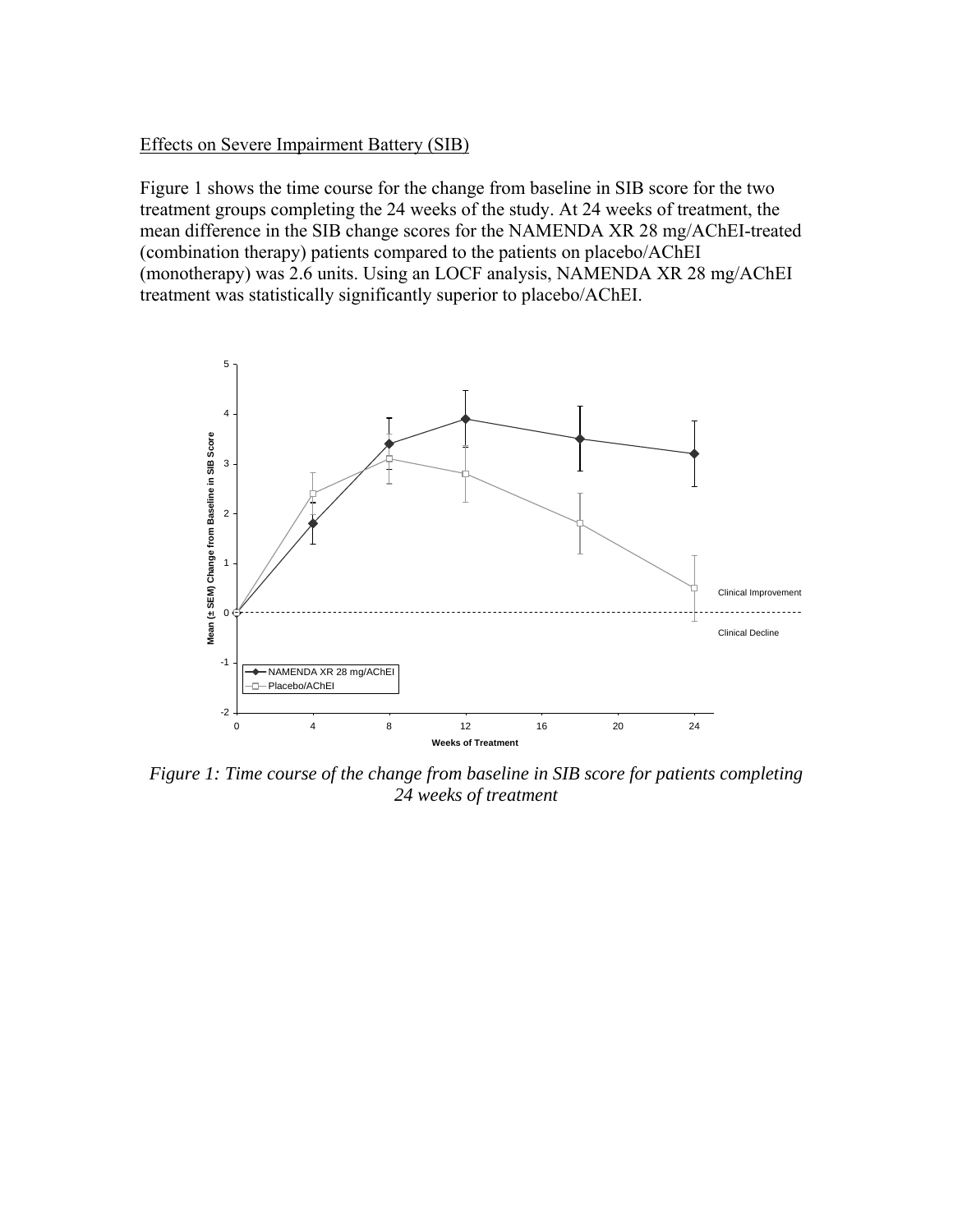Figure 2 shows the cumulative percentages of patients from each treatment group who had attained at least the measure of improvement in SIB score shown on the X axis. The curves show that both patients assigned to NAMENDA XR 28 mg/AChEI and placebo/AChEI have a wide range of responses, but that the NAMENDA XR 28 mg/AChEI group is more likely to show an improvement or a smaller decline.



*Figure 2: Cumulative percentage of patients completing 24 weeks of double-blind treatment with specified changes from baseline in SIB scores*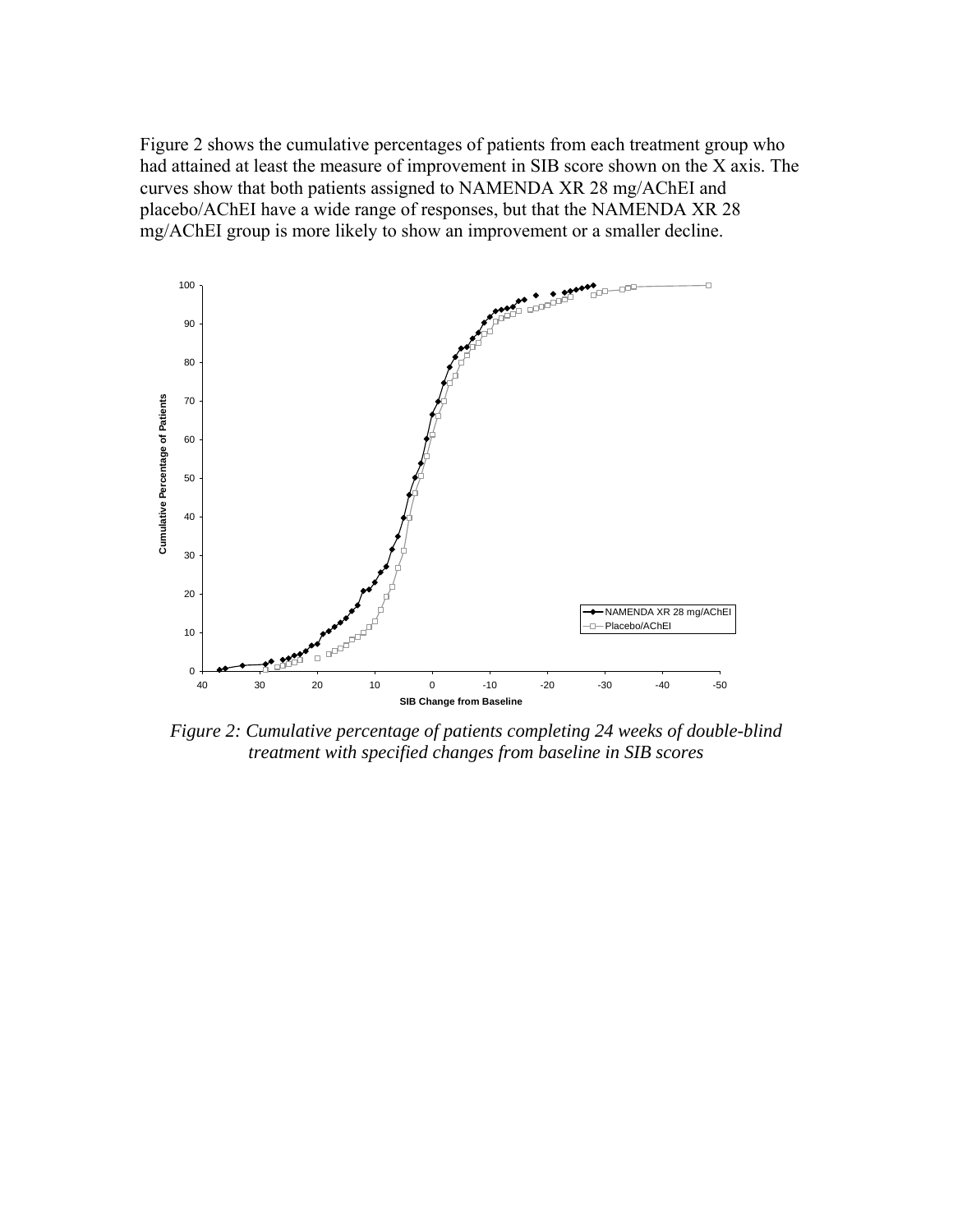Figure 3 shows the time course for the CIBIC-Plus score for patients in the two treatment groups completing the 24 weeks of the study. At 24 weeks of treatment, the mean difference in the CIBIC-Plus scores for the NAMENDA XR 28 mg/AChEI-treated patients compared to the patients on placebo/AChEI was 0.3 units. Using an LOCF analysis, NAMENDA XR 28 mg/AChEI treatment was statistically significantly superior to placebo/AChEI.



*Figure 3: Time course of the CIBIC-Plus score for patients completing 24 weeks of treatment*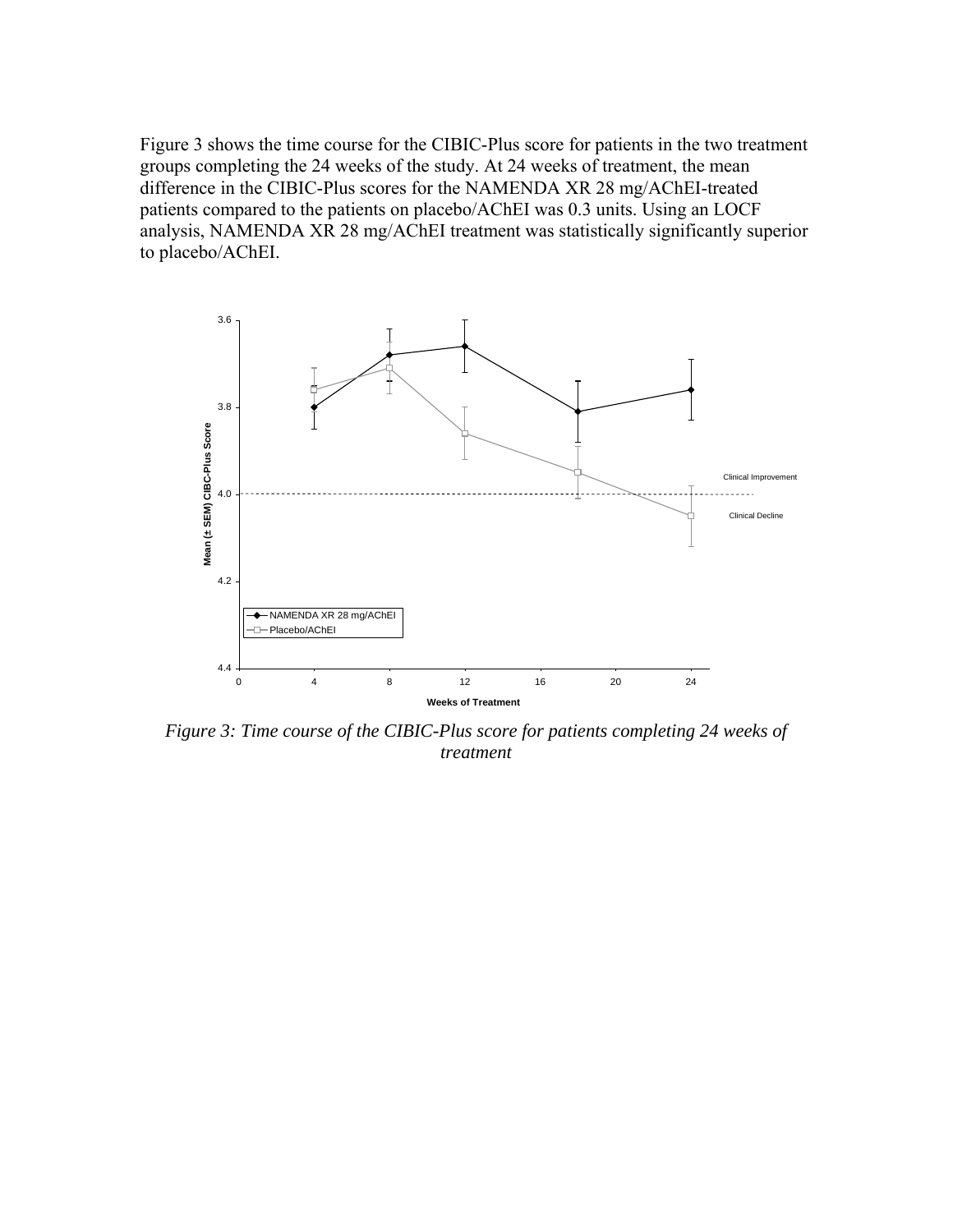Figure 4 is a histogram of the percentage distribution of CIBIC-Plus scores attained by patients assigned to each of the treatment groups who completed 24 weeks of treatment.



*Figure 4: Distribution of CIBIC-Plus ratings at week 24* 

## **16 HOW SUPPLIED/STORAGE AND HANDLING**

7 mg Capsule

Yellow opaque capsule, with "FLI 7 mg" black imprint. Bottle of 30: NDC# 0456-3407-33

14 mg Capsule

Yellow cap and dark green opaque capsule with "FLI 14 mg" black imprint on the yellow cap.

| Bottle of 30: | NDC# 0456-3414-33 |
|---------------|-------------------|
| Bottle of 90: | NDC# 0456-3414-90 |

21 mg Capsule

White to off-white cap and dark green opaque capsule, with "FLI 21 mg" black imprint on the white to off-white cap.

Bottle of 30: NDC# 0456-3421-33

28 mg Capsule Dark green opaque capsule, with "FLI 28 mg" white imprint. Bottle of 30: NDC# 0456-3428-33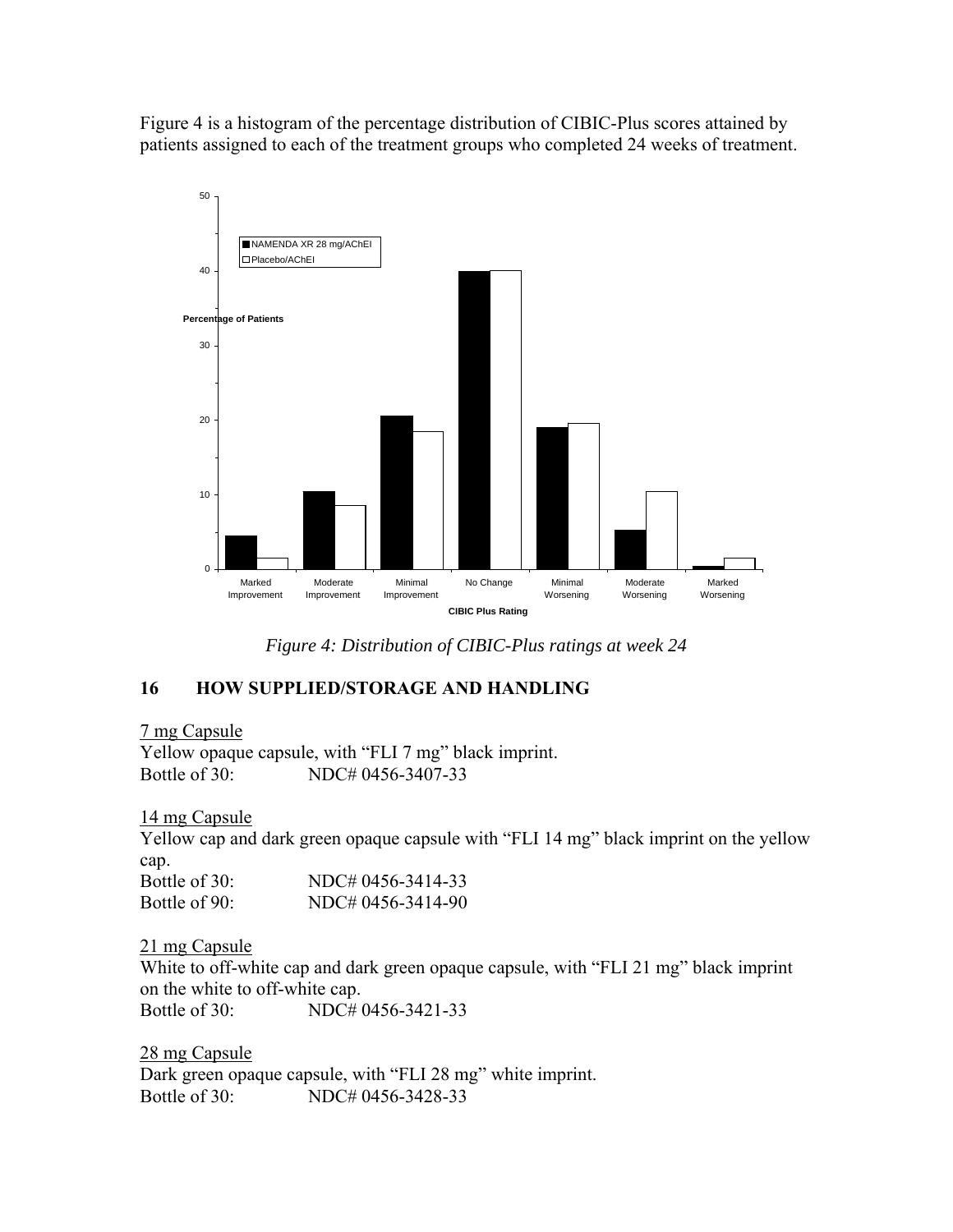Bottle of 90: NDC# 0456-3428-90

Titration Pack NDC# 0456-3400-29 Contains 28 capsules (7 x 7 mg, 7 x 14 mg, 7 x 21 mg, 7 x 28 mg)

Store NAMENDA XR at 25°C (77°F); excursions permitted to 15-30°C (59-86°F) [see USP Controlled Room Temperature].

## **17 PATIENT COUNSELING INFORMATION**

Advise the patient to read the FDA-approved patient labeling (Patient Information).

- To assure safe and effective use of NAMENDA XR, the information and instructions provided in the patient information section should be discussed with patients and caregivers.
- Instruct patients and caregivers to take NAMENDA XR only once per day, as prescribed.
- Instruct patients and caregivers that NAMENDA XR capsules be swallowed whole. Alternatively, NAMENDA XR capsules may be opened and sprinkled on applesauce and the entire contents should be consumed. The capsules should not be divided, chewed or crushed.
- Warn patients not to use any capsules of NAMENDA XR that are damaged or show signs of tampering.
- If a patient misses a single dose of NAMENDA XR, that patient should not double up on the next dose. The next dose should be taken as scheduled. If a patient fails to take NAMENDA XR for several days, dosing should not be resumed without consulting that patient's healthcare professional.
- Advise patients and caregivers that NAMENDA XR may cause headache, diarrhea, and dizziness.

Made in Ireland.

Distributed by: Allergan USA, Inc. Madison, NJ 07940

Licensed from Merz Pharmaceuticals GmbH & Co.

NAMENDA XR<sup>®</sup> is a registered trademark of Merz Pharma GmbH & Co KGaA

All other trademarks are the property of their respective owners.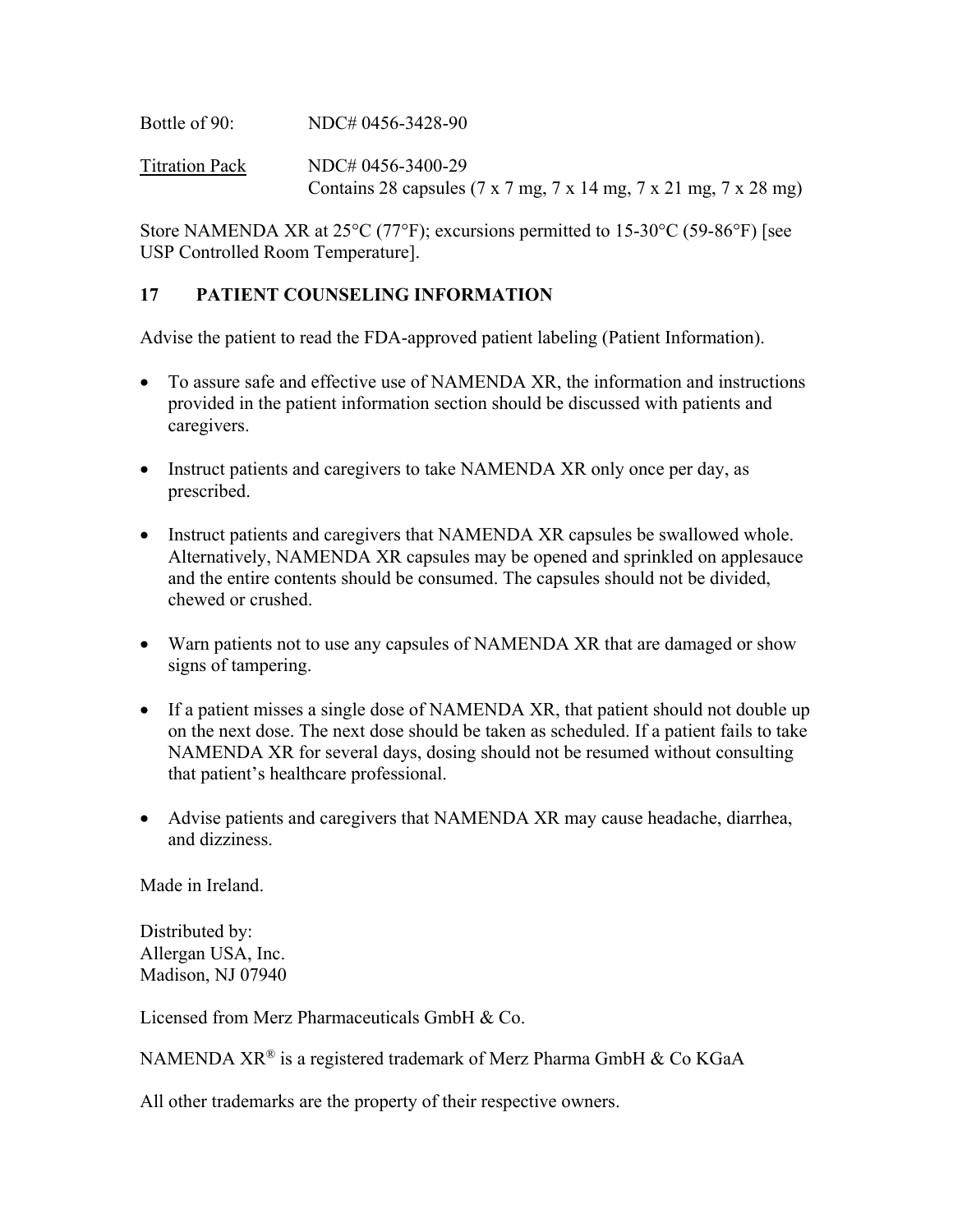Allergan and its design are trademarks of Allergan, Inc. Patented. See www.allergan.com/patents © 2019 Allergan. All rights reserved.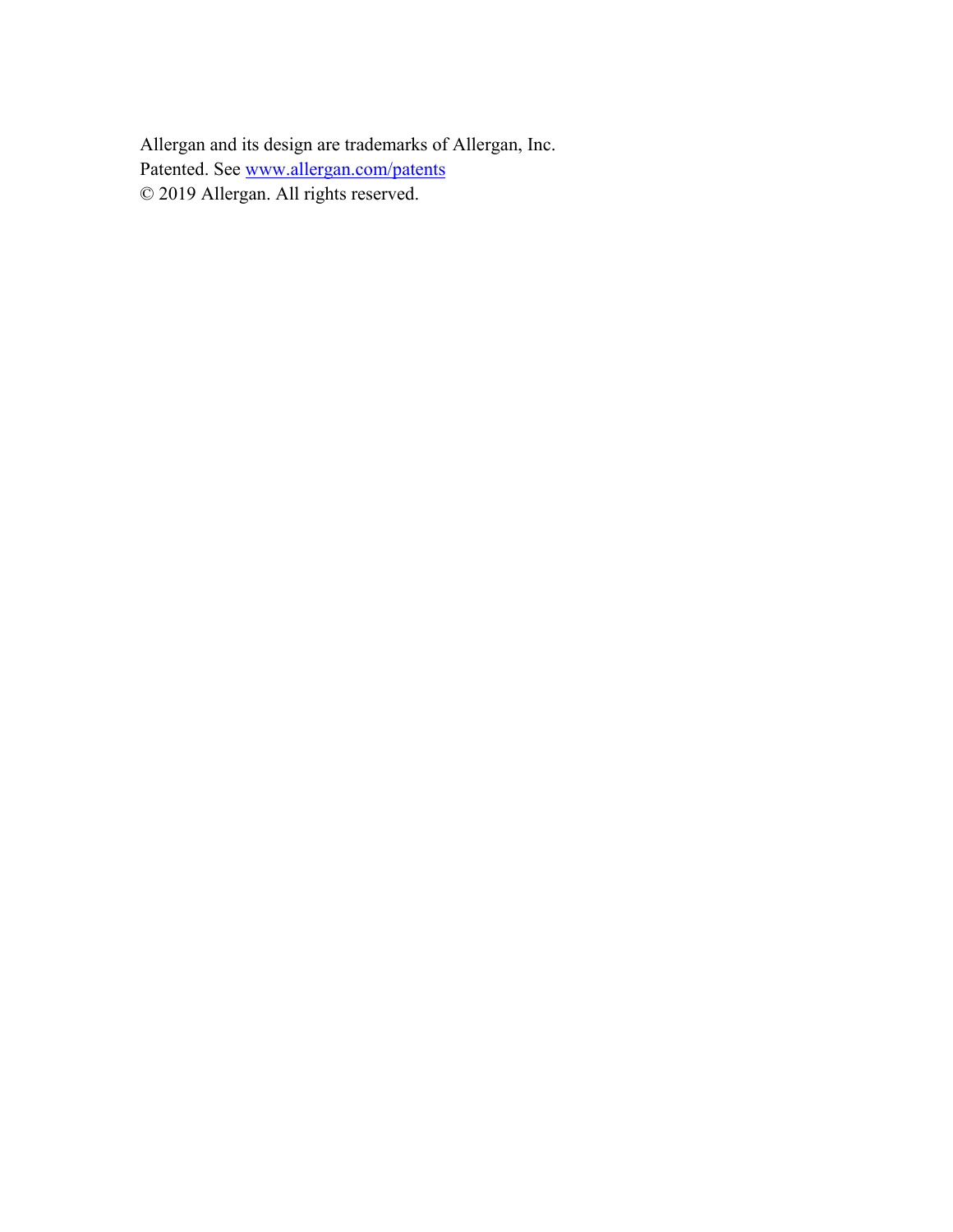### **Patient Information**

## **NAMENDA XR® [Nuh-MEN-dah Eks-Are] (memantine hydrochloride) Extended-Release Capsules**

Read this Patient Information that comes with NAMENDA XR**®** before you start taking it and each time you get a refill. There may be new information. This information does not take the place of talking to your doctor about your medical condition or your treatment.

#### **What is NAMENDA XR?**

NAMENDA XR is a prescription medicine used for the treatment of moderate to severe dementia in people with Alzheimer's disease. NAMENDA XR belongs to a class of medicines called N-methyl-D-aspartate (NMDA) inhibitors.

It is not known if NAMENDA XR is safe and effective in children.

#### **Who should not take NAMENDA XR?**

**Do not take NAMENDA XR if you** are allergic to memantine or any of the other ingredients in NAMENDA XR. See the end of this leaflet for a complete list of ingredients in NAMENDA XR.

#### **What should I tell my doctor before taking NAMENDA XR?**

#### **Before you take NAMENDA XR, tell your doctor if you:**

- have or have had seizures
- have or have had problems passing urine
- have or have had bladder or kidney problems
- have liver problems
- have any other medical conditions
- are pregnant or plan to become pregnant. It is not known if NAMENDA XR will harm your unborn baby.
- are breastfeeding or plan to breastfeed. It is not known if memantine passes into your breast milk. Talk to your doctor about the best way to feed your baby if you take NAMENDA XR.

**Tell your doctor about all the medicines you take**, including prescription and nonprescription medicines, vitamins, and herbal supplements.

Taking NAMENDA XR with certain other medicines may affect each other. Taking NAMENDA XR with other medicines can cause serious side effects.

Especially tell your doctor if you take: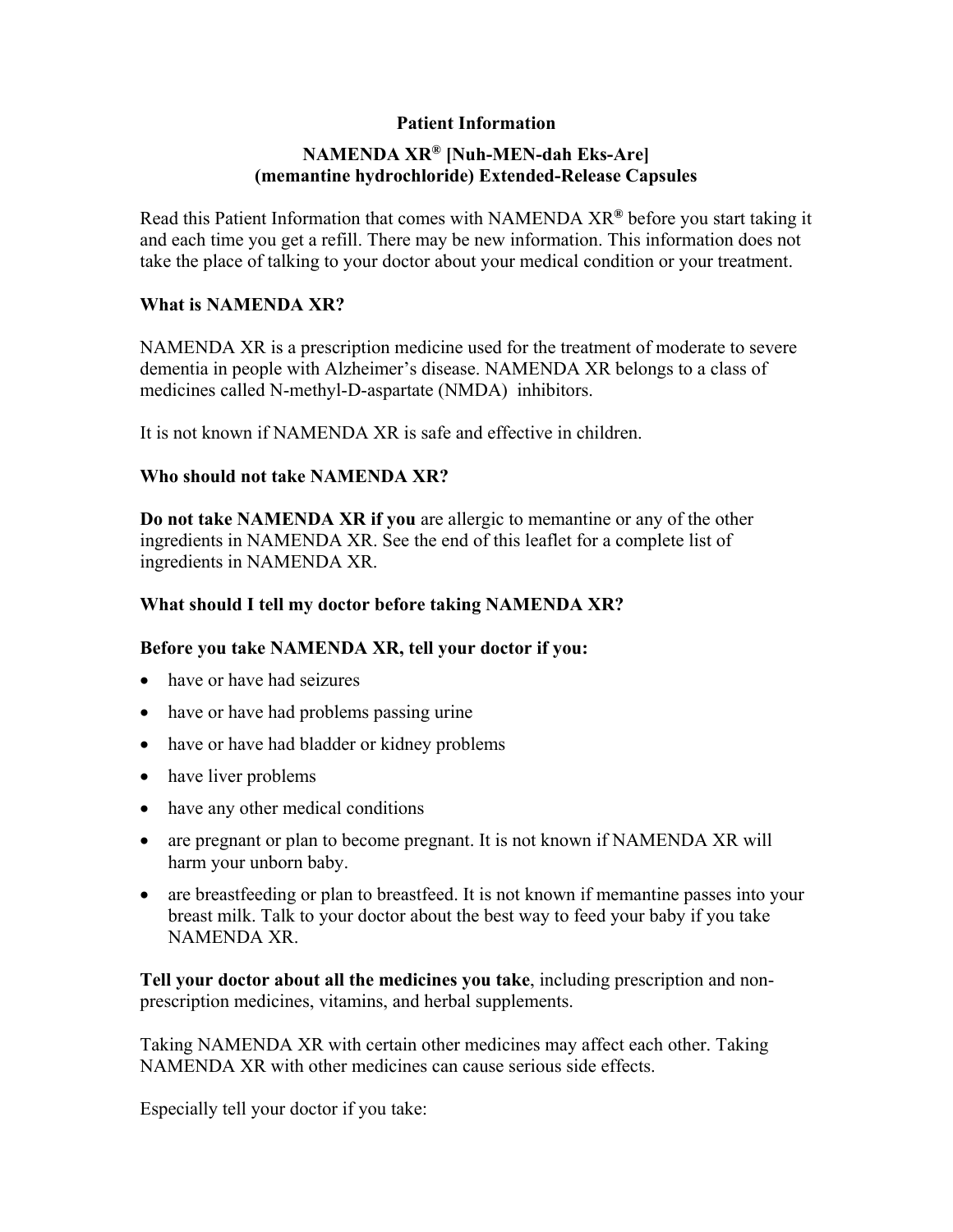- other NMDA antagonists such as amantadine, ketamine, and dextromethorphan
- medicines that make your urine alkaline such as carbonic anhydrase inhibitors and sodium bicarbonate

Ask your doctor or pharmacist for a list of these medicines, if you are not sure.

Know the medicines you take. Keep a list of them to show your doctor and pharmacist when you get a new medicine.

## **How should I take NAMENDA XR?**

- Your doctor will tell you how much NAMENDA XR to take and when to take it.
- Your doctor may change your dose if needed.
- NAMENDA XR may be taken with food or without food.
- NAMENDA XR capsules may be opened and sprinkled on applesauce before swallowing, but the contents of the entire capsule should be taken and the dose should not be divided. Except when opened and sprinkled on applesauce, NAMENDA XR capsules must be swallowed whole and never crushed, divided or chewed.
- Do not use any capsules of NAMENDA XR that are damaged or show signs of tampering.
- If you are currently taking another formulation of memantine, talk to your healthcare professional about how to switch to NAMENDA XR.
- If you forget to take one dose of NAMENDA XR, do not double up on the next dose. You should take only the next dose as scheduled.
- If you have forgotten to take NAMENDA XR for several days, you should not take the next dose until you talk to your doctor.
- If you take too much NAMENDA XR, call your doctor or poison control center at 1- 800-222-1222, or go to the nearest hospital emergency room right away.

## **What are the possible side effects of NAMENDA XR?**

## **NAMENDA XR may cause side effects, including:**

The most common side effects of NAMENDA XR include:

- headache
- diarrhea
- **dizziness**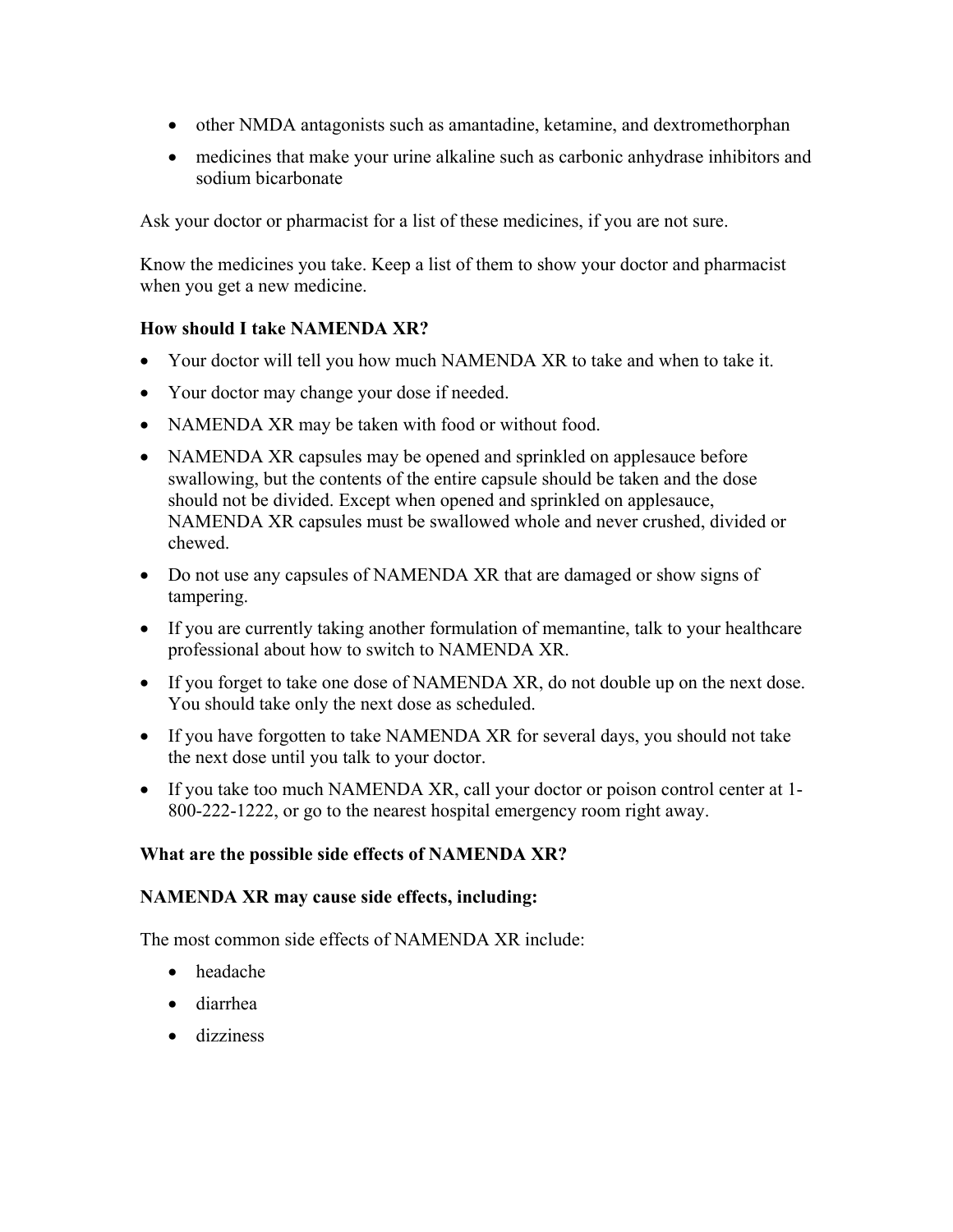These are not all the possible side effects of NAMENDA XR. For more information, ask your doctor or pharmacist.

Call your doctor for medical advice about side effects. You may report side effects to FDA at 1-800-FDA-1088.

## **How should I store NAMENDA XR?**

Store NAMENDA XR at room temperature between 68°F to 77°F (20°C to 25°C).

## **Keep NAMENDA XR and all medicines out of the reach of children**.

## **What are the ingredients in NAMENDA XR?**

Active ingredient: memantine hydrochloride

Inactive ingredients: sugar spheres, polyvinylpyrrolidone, hypromellose, talc, polyethylene glycol, ethylcellulose, ammonium hydroxide, oleic acid, and medium chain triglycerides

## **General information about the safe and effective use of NAMENDA XR:**

Medicines are sometimes prescribed for purposes other than those listed in a Patient Information leaflet. Do not take NAMENDA XR for a condition for which it was not prescribed. Do not give NAMENDA XR to other people, even if they have the same condition. It may harm them.

This Patient Information leaflet summarizes the most important information about NAMENDA XR. If you would like more information, talk with your doctor. You can ask your doctor or pharmacist for information about NAMENDA XR that was written for healthcare professionals.

For more information about NAMENDA XR, go to *www.namendaxr.com*, or call Allergan at 1-800-678-1605.

This Patient Information has been approved by the U.S. Food and Drug Administration.

Made in Ireland.

Distributed by: Allergan USA, Inc. Madison, NJ 07940 Licensed from Merz Pharmaceuticals GmbH & Co. KGaA

NAMENDA  $XR^{\circledR}$  is a registered trademark of Merz Pharma GmbH & Co. KGaA